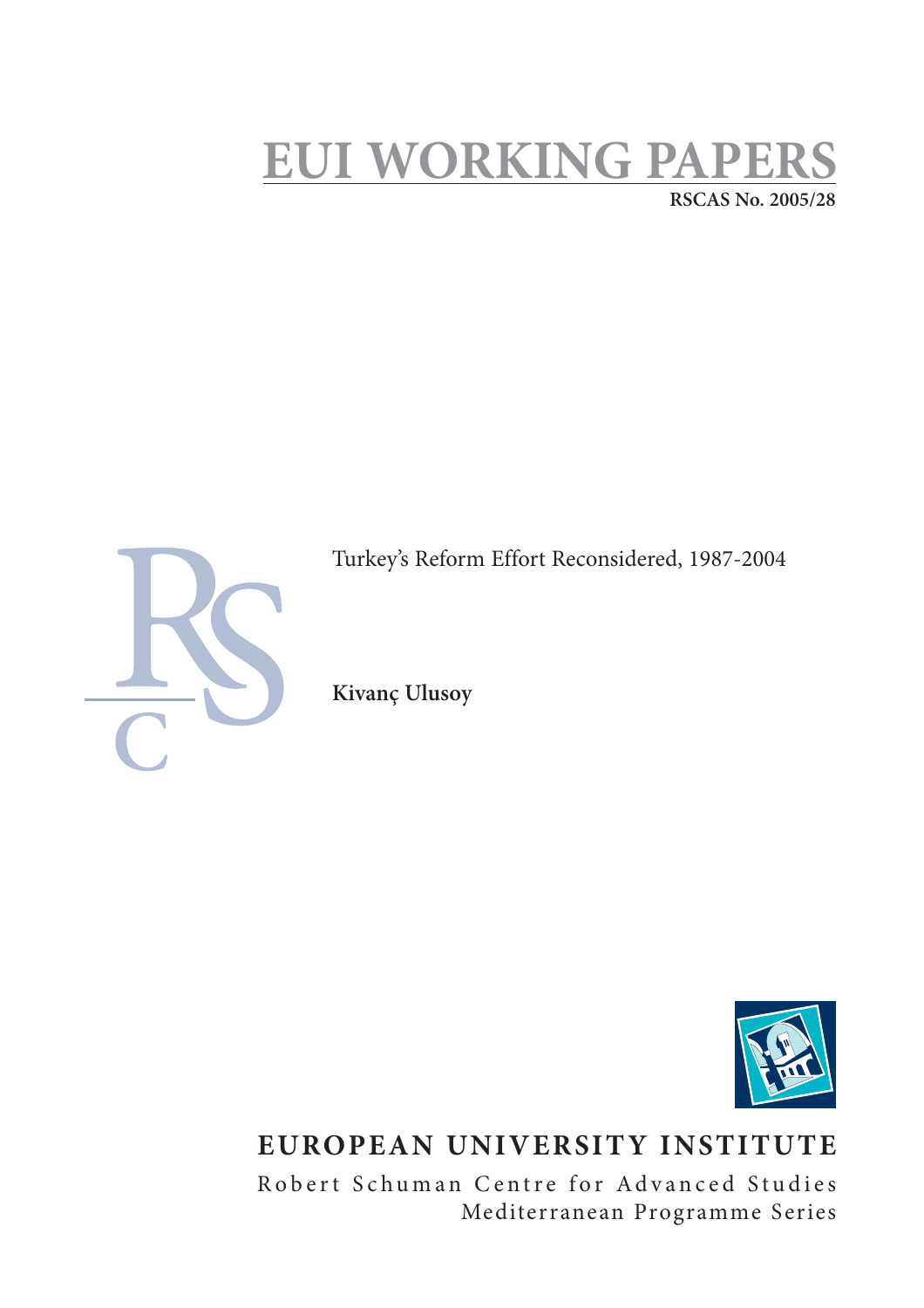### **EUROPEAN UNIVERSITY INSTITUTE, FLORENCE ROBERT SCHUMAN CENTRE FOR ADVANCED STUDIES**

*Turkey's Reform Effort Reconsidered, 1987-2004* 

**KIVANÇ ULUSOY**

EUI Working Paper **RSCAS** No. 2005/28 **BADIA FIESOLANA, SAN DOMENICO DI FIESOLE (FI)**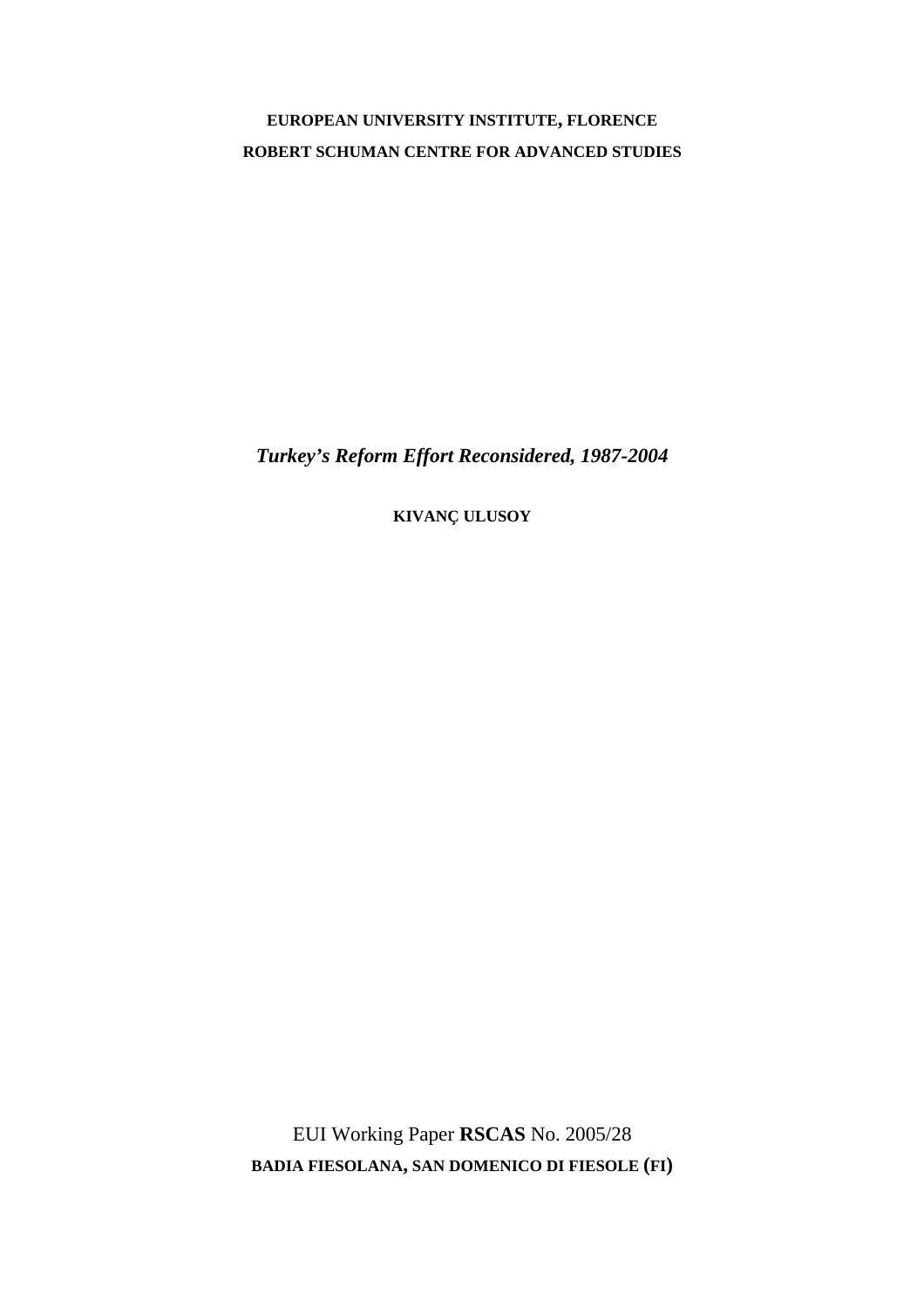All rights reserved.

No part of this publication may be reproduced, distributed or utilised in any form or by any means, electronic, mechanical, or otherwise, without the prior permission in writing from the Robert Schuman Centre for Advanced Studies.

Download and print of the electronic edition for teaching or research non commercial use is permitted on fair use grounds—one readable copy per machine and one printed copy per page. Each copy should include the notice of copyright.

Permission for quotation should be addressed directly to the author(s). See contact details at end of text. Source should be acknowledged.

ISSN 1028-3625

© 2005 Kivanç Ulusoy

Printed in Italy in October 2005 European University Institute Badia Fiesolana I – 50016 San Domenico di Fiesole (FI) Italy

http://www.iue.it/RSCAS/Publications/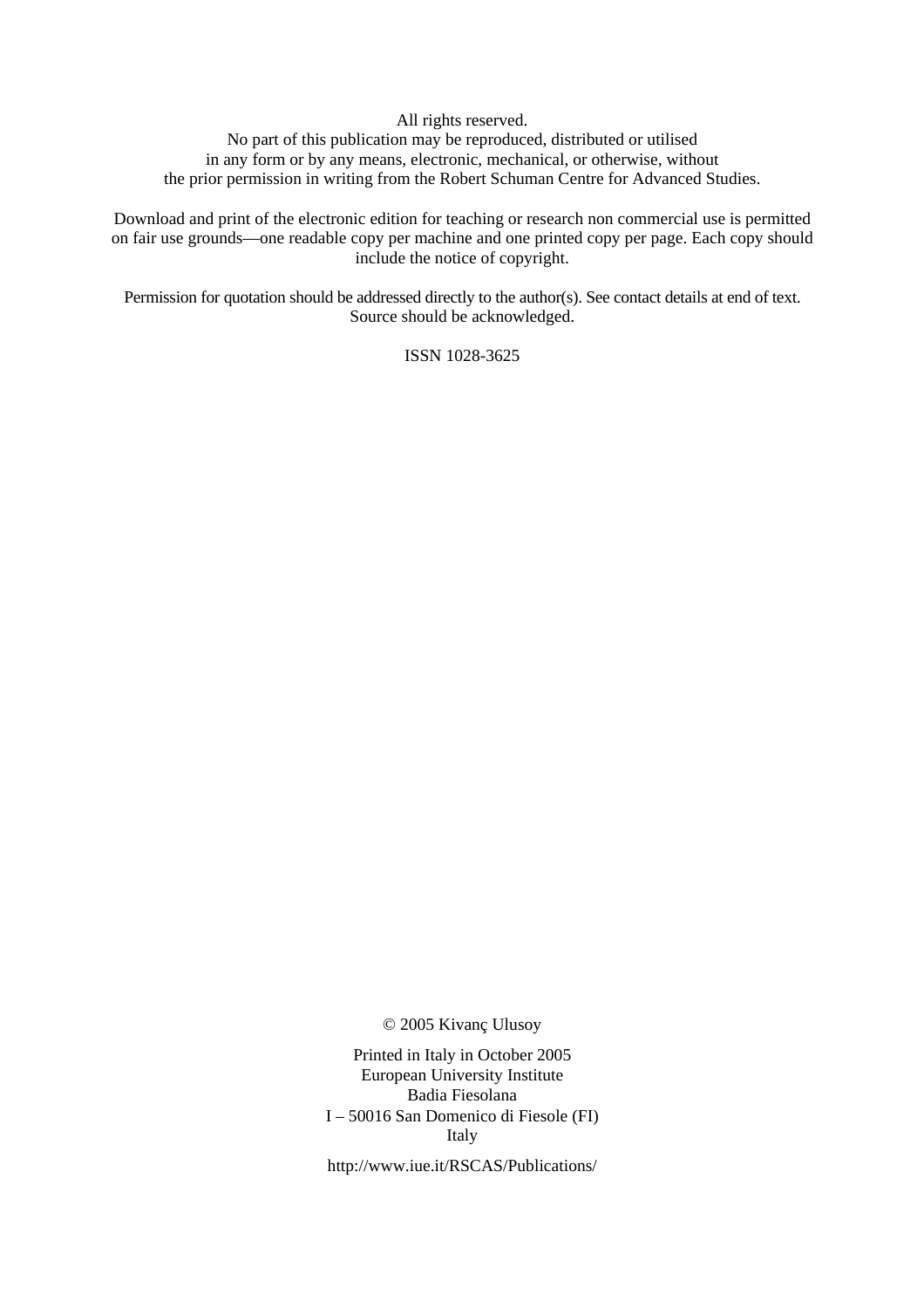### **Robert Schuman Centre for Advanced Studies**

The Robert Schuman Centre for Advanced Studies carries out disciplinary and interdisciplinary research in the areas of European integration and public policy in Europe. It hosts the annual European Forum. Details of this and the other research of the centre can be found on: http://www.iue.it/RSCAS/Research/

Research publications take the form of Working Papers, Policy Papers, Distinguished Lectures and books. Most of these are also available on the RSCAS website: http://www.iue.it/RSCAS/Publications/

The EUI and the RSCAS are not responsible for the opinion expressed by the author(s).

#### **Mediterranean Programme**

The Mediterranean Programme was set up at the Robert Schuman Centre for Advanced Studies of the European University Institute in 1998. It focuses on the Mediterranean region.

The Mediterranean Programme engages in research with the twin aims of: a) generating intellectually excellent scholarly work; and b) contributing to the general policy debate relating to the flows of persons, goods and ideas between and within the Northern, Eastern, Southern and Western Mediterranean areas in its four **c**ore fields of interest: EU–Mediterranean/Middle East Relations, Political Regimes, State, Economy and Society in the Middle East and North African, International Migration, Energy Relations in the Mediterranean region.

The Mediterranean Programme and its activities have been financed by: Capitalia, Compagnia di San Paolo, Eni spa, Ente Cassa di Risparmio di Firenze, European Commission, European Investment Bank, Fondazione Monte dei Paschi di Siena, and Regione Toscana.

The Annual Mediterranean Social and Political Research Meeting brings together scholars from across the region.

http://www.iue.it/RSCAS/Research/Mediterranean/Meetings.shtml

*For further information:*  Mediterranean Programme Robert Schuman Centre for Advanced Studies European University Institute Via delle Fontanelle, 19 50016 San Domenico di Fiesole (FI), Italy

 $Fax: + 390554685770$ E-mail: MedProgSecretary@iue.it

http://www.iue.it/RSCAS/Research/Mediterranean/Index.shtml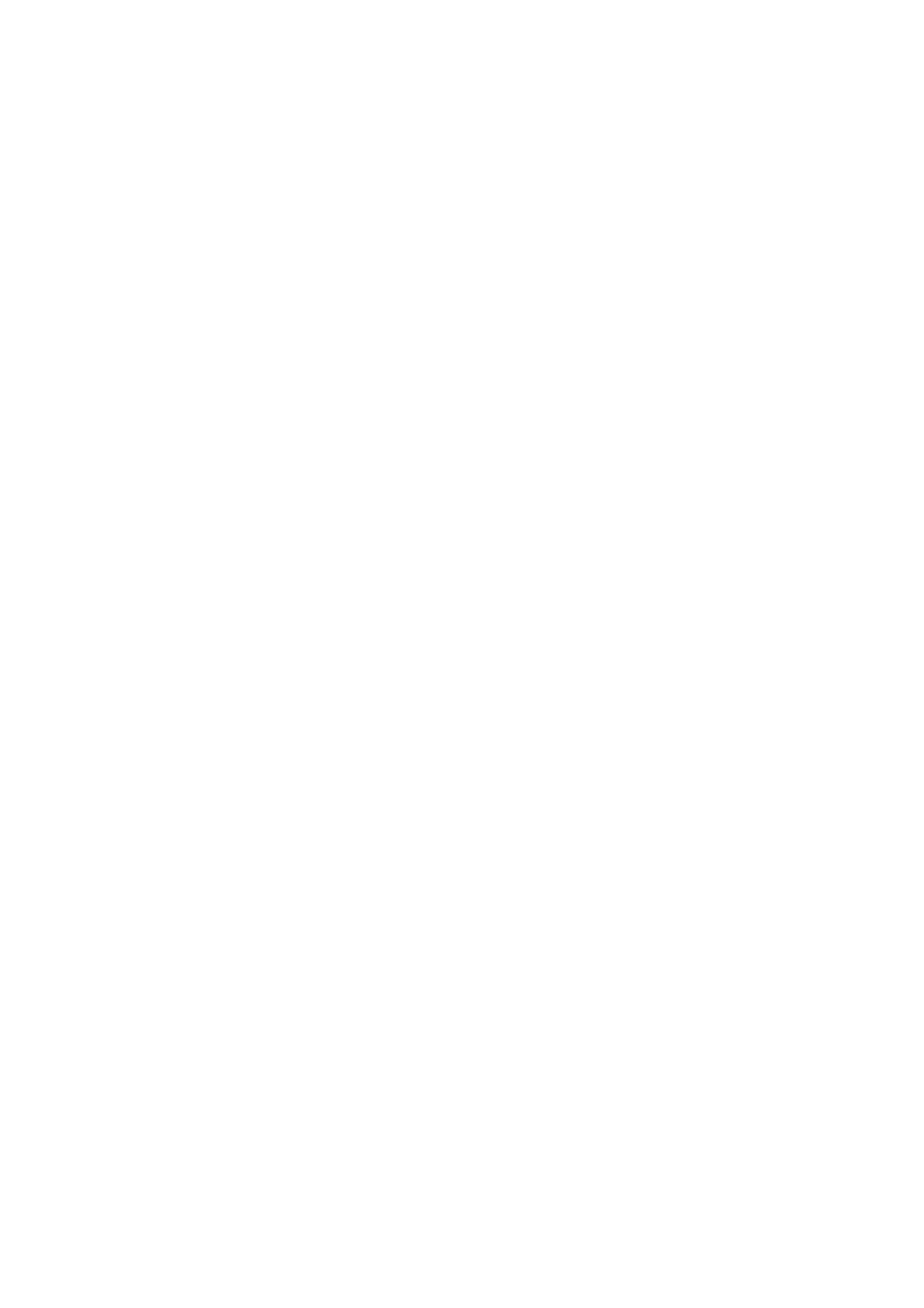#### **Abstract**

This article aims to develop a coherent explanation of the impact of the EU on Turkey's politics between 1987 (the year Turkey applied for EU membership) and 2004, providing a more profound analysis of Turkish political transformation within the framework of its relations with the EU. It integrates Moravcsiks' work on the human rights regime in post-war Europe with Risse's theory on communicative action in world politics to provide an alternative explanatory framework for recent political transformation in Turkey. It will be argued that the main dynamics driving recent democratisation in Turkey were its newfound location within the European human rights regime—a result of having been granted the right to individual petition to the European Court of Human Rights just before its 1987 membership application—and the increasing power of European argument as an alternative way of resolving domestic political conflicts in Turkey.

#### **Keywords**

Turkey; conditionality; democratisation; Europeanisation; human rights regime; power of the argument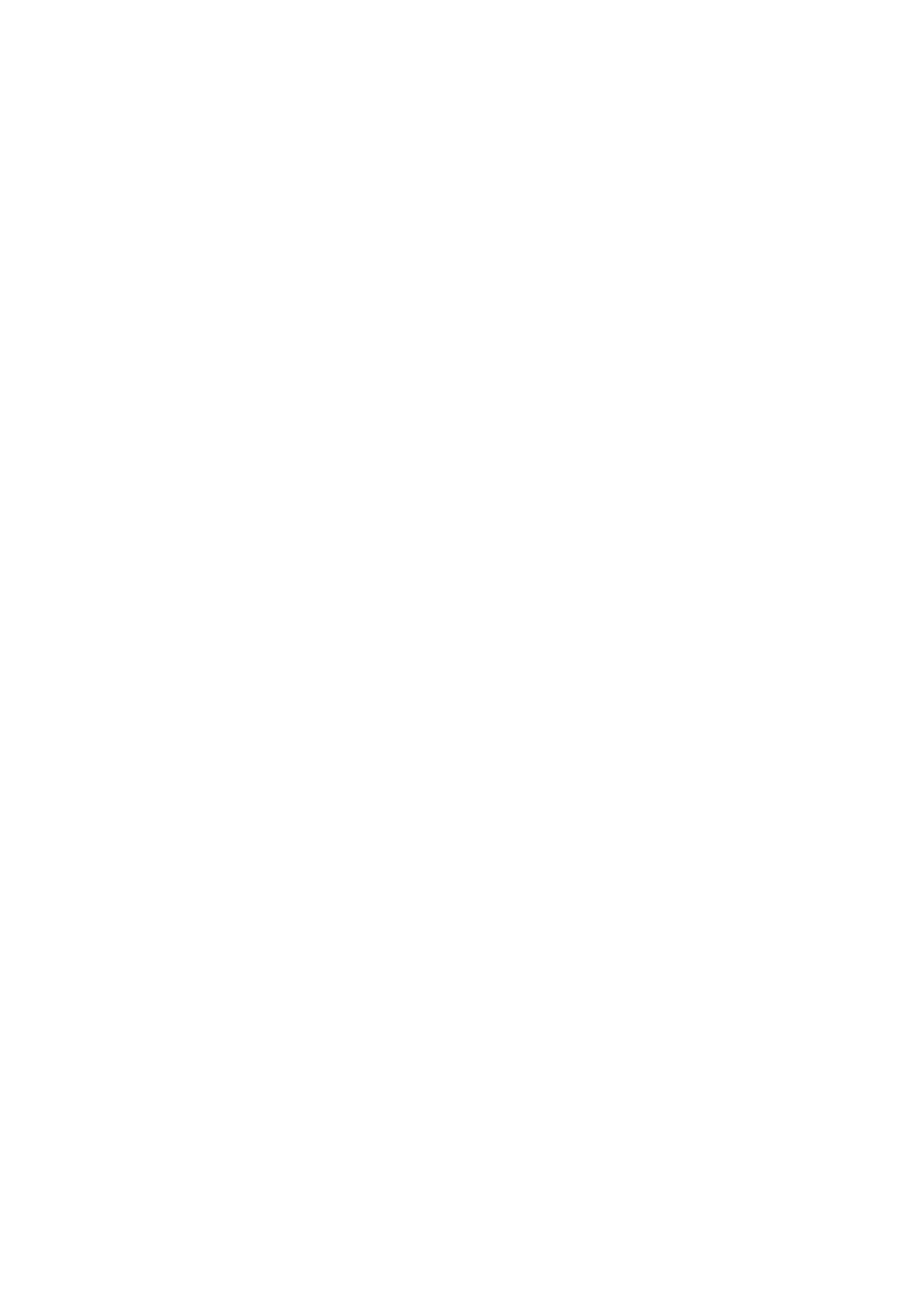#### **I. Introduction**

The Helsinki Summit of the European Council in 1999 marked a turning point for Turkey in terms of its relationship with European Union (EU). By establishing its candidate status and clarifying a concrete membership perspective, the Helsinki Summit brought Turkey closer to the operational framework of EU policy and placed it within the stream of 'conditionality-compliance' principles. Indeed, no one disputes that the political reforms Turkey implemented to meet the Copenhagen criteria gained significant momentum following the Helsinki Summit. However, I would argue that attention to the recent political changes in Turkey overestimates the influence of European conditionality, and seriously undervalues the gradual political transformation that was already taking place in Turkey over the past decades, and the societal pressure behind this transformation. The argument framed by 'conditionality' actually explains little about the progressive democratisation of Turkey. It underestimates not only the influence of international political conjunctures on the democratic process, but also the still ambiguous European approach to Turkey. This article aims to develop a much more coherent explanation of the impact of the EU on Turkey's politics between 1987 (the year Turkey applied for EU membership) and 2004, providing a more profound analysis of Turkish political transformation within the framework of its relations with the EU. It integrates Moravcsiks' work on the human rights regime in post-war Europe with Risse's theory on communicative action in world politics to provide an alternative explanatory framework for recent political transformation in Turkey. It will be argued that the main dynamics driving recent democratisation in Turkey were its newfound location within the European human rights regime—a result of having been granted the right to individual petition to the European Court of Human Rights just before its 1987 membership application—and the increasing power of European argument as an alternative way of resolving domestic political conflicts in Turkey.

In section II of this article, I briefly examine the political reforms launched between 1999 and 2004 to start accession negotiations with the EU, and evaluate these changes in light of the literature on conditionality and its impact on Turkey, discussing its strong and weak points. In section III I establish the analytical framework of study, drawing on the above-mentioned work of Moravcsik and Risse. Section IV of the article provides an in-depth study of the Turkish case, analysing in particular the inclusion of Turkey in the EU legal-institutional sphere with its membership application and the subsequent gradual political transformation that took place from 1987 to 1999. I shall then provide a brief conclusion.

#### **II. Recent Political Reforms in Turkey: Operating Power of 'Conditionality'**

The issue of Turkey's membership in the EU has raised a number of critical issues in intense debates on EU enlargement. For example, will the EU be able to handle Turkey as a new member, given the social and economic burdens it already must bear with the inclusion of the Central and Eastern European (CEE) countries? What problems would Turkey as a member state pose in terms of creating a European identity based on social and cultural unity in a greatly diverse Europe, the rule of law, and respect for human rights and democracy? These are troubling questions not only for European political elites, but also for the European public, generally sceptical about EU enlargement. Such qualms became especially evident during the debates on European constitution, and after its rejection in referendums in France and Holland.

Even if one closes an eye to Turkey's economic backwardness, its domestic political problems, and its sheer size, these same questions seriously challenge the Europe elites, which has been generally positive about Turkish membership. Defending Turkey's accession is rather difficult to sustain, especially in the short term. While *Pacta sund servanda*, the traditional diplomatic principle of keeping ones promises, still appears to prevail, the Turks are challenged by having to overcome these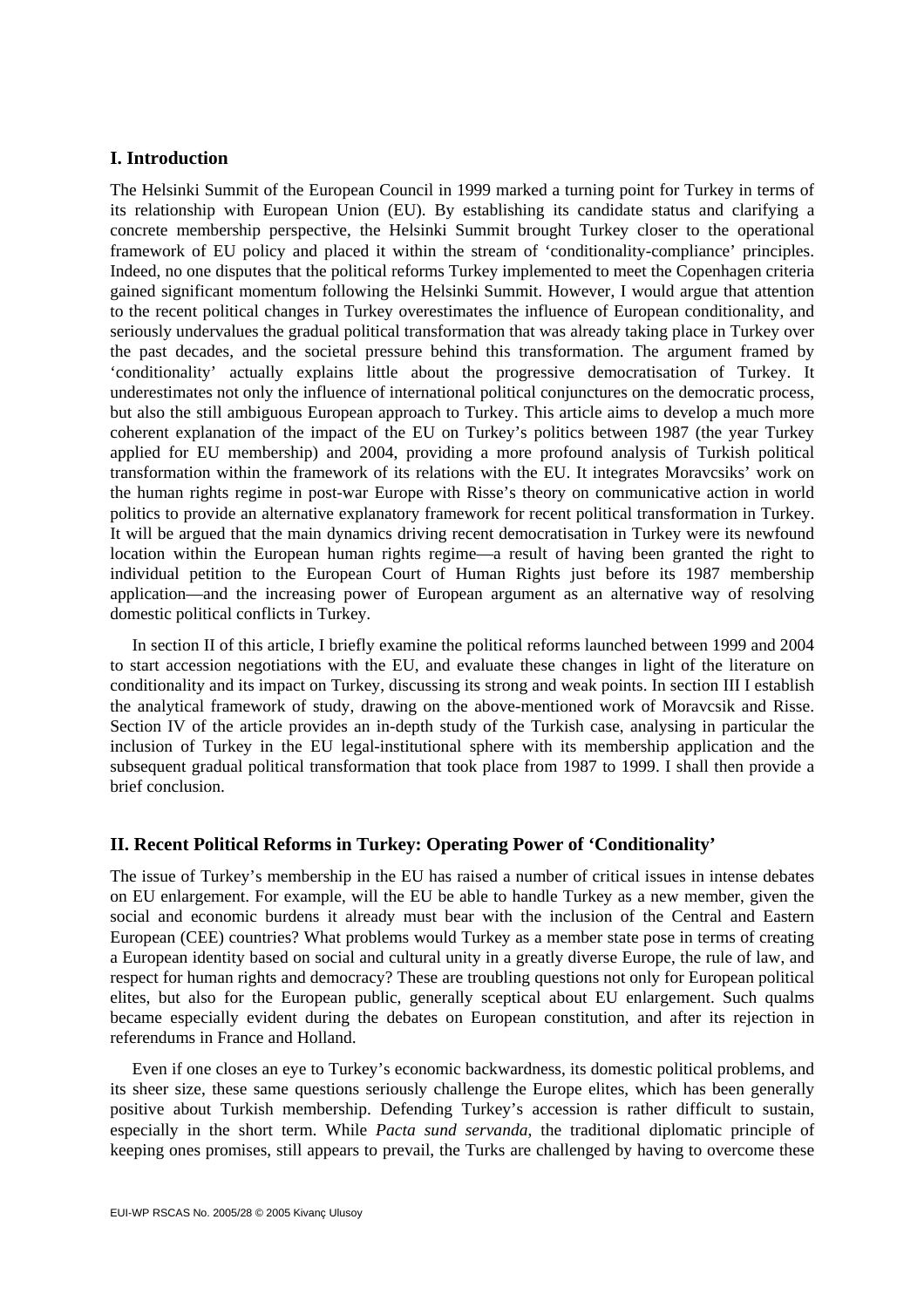questions without a clear perspective of EU membership. In turn, the EU is also rather strained regarding the Turkish case. After accepting Turkish candidacy in Helsinki in 1999, and promising that it would be judged by the same objective criteria put to other candidates, the EU found it rather difficult to postpone taking a definitive decision on Turkey, which completed the reform packages in a short time and expected to start the accession negotiations in October 2005.<sup>1</sup> Even the Cyprus issue, regarded as one of the most difficult problems to resolve before accession negotiations, ended with a rather interesting outcome. The rejection of the Annan Plan came surprisingly not from the Turkish Cypriots, as was expected, but rather from the Greek Cypriots. The positive stance developed by the present Turkish government for the Plan suggests that the main obstacle in resolving the conflict may not simply be due, as was previously believed, to the uncompromising attitude of Turkey.<sup>2</sup>

Based on the Commission's statement that Turkey sufficiently completed the Copenhagen political criteria, the European Council on 17 December 2004 decided to open accession negotiations with Turkey in October 2005. It is commonly accepted that the recent political reforms were engineered especially with increasing likelihood of EU membership as an attainable option in the near future. Just after the issue of a new reform package on judicial autonomy and civilian control of the military, and the start of implementation of previous reforms, particularly concerning broadcasting in languages other than Turkish, the Turkish Foreign Minister Abdullah Gul stated that Turkey did not want to leave any pretext for the EU to delay the start of the negotiations by the end of 2004.<sup>3</sup>

Turkey's democratisation process took a remarkable turn with the acceptance of Turkey's candidacy at the Helsinki Summit. One problematic, which could be labelled as the anchor/credibility dilemma, concerns the EU's failure as an effective anchor for policy reform, and Turkey's dubious commitment towards Europeanisation. This characterises Turkey-EU relations in several areas, from economic policy to human rights issues, democratisation and the Cyprus issue.<sup>4</sup> While some diagnose its inherent hypocrisy, arising from the prevalence of the security discourse in EU-Turkey relations and Turkey's intention to trade off geo-strategic importance and democratic reforms for EU membership,<sup>5</sup> others regard Turkey-EU relations as a 'never-ending story' because of the EU's scepticism regarding Turkey's cultural identity and its ability to realise the political reforms.<sup>6</sup> What was long lacking in Turkey-EU relations was the establishment of contractual relations based on the effective monitoring both of Turkey's convergence towards EU standards, and the EU's compliance with its own obligations to automatically grant rights or impose sanctions when a candidate country does or does not fulfil its requirements.<sup>7</sup> That is why the basic principle of 'conditionality',  $\delta$  drawing the general framework for EU membership, was not operationalised for the Turkish case.

<sup>1</sup> At the time of writing, the EU decided to open the accession negotiations with Turkey on 3 October 2005 after a 36-hour discussion on various dimensions of Turkey's membership to the EU. This positive decision on Turkey's membership dramatically increased the credibility of the EU in this new wave of enlargement. Now, Turkey is expected to complete 35 chapters of accession negotiations and to be open to compromise on various political problems such as the Cyprus conflict, the Armenian problem and other problems concerning its frontiers with Greece.

<sup>2</sup> The Annan Plan, created to unify the island before 1 May when the Greek side would become a member of the EU, was submitted to a referendum of the Greek and Turkish Cypriots, the result of which was approval by 64.9% of the Turkish side and blunt rejection by 75.8% of the Greek Cypriots. Until recently Rauf Denktas, the leader of the Turkish Cypriots– and thus representative of Turkey–was regarded as the main obstacle to unification of the island.

<sup>3 &#</sup>x27;AB'ye Bahane Birakmak Istemiyoruz', *Milliyet*, 24 May 2004, p. 1.

<sup>4</sup> M. Ugur, 1999. The European Union and Turkey: An Anchor/Credibility Dilemma. Aldershot: Ashgate.

<sup>5</sup> D. Jung, 2001. 'Turkey and Europe: Ongoing Hypocrisy?', Copenhagen: COPRI Working Paper.

<sup>6</sup> M. Muftuler-Bac, 1999. 'The Never-Ending Story: Turkey and the European Union', in S. Kedourie (ed.), *Turkey before and after Ataturk: Internal and External Affairs.* London: Frank Cass, pp. 240-258.

<sup>7</sup> M. Ugur, 2000. 'Europeanization and Convergence via Incomplete Contracts? The Case of Turkey', *Southern European Society and Politics*, 5(2), pp. 217-242.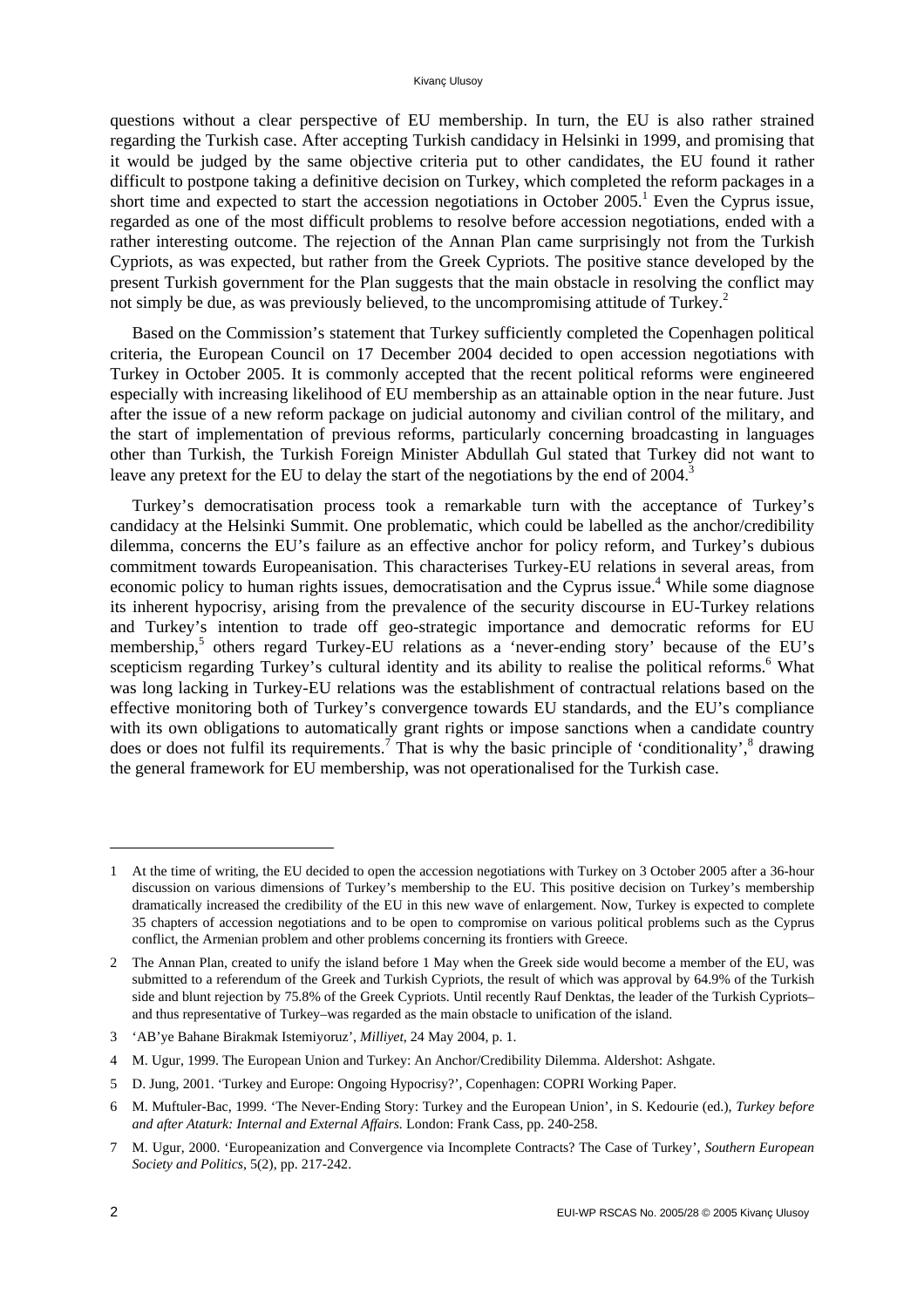The Helsinki Summit confirmed Turkey's candidacy for membership and established an accession partnership between the EU and Turkey with regard to the burden of convergence. Turkey was expected to meet the 1993 Copenhagen criteria for candidate countries' convergence towards EU norms in the economic and political spheres. Furthermore, it was charged with resolving border problems with other candidate countries or EU member states in light of the Charter of United Nations. Where resolution cannot be found, Turkey agreed to bring the issues before the International Court of Justice. Ugur underlines a fact that 'the offer made at Helsinki was front-loaded in terms of conditions/obligations (reforms and peaceful resolution of disputes) and back-loaded in terms of the rewards (the start of accession negotiations).<sup>9</sup>

Attempts to measure the effectiveness of EU conditionality on Turkey have been made through comparisons with Latvia and Slovakia, considered as 'hard cases'.<sup>10</sup> Schimmelfenning, Engert and Knobel diagnose the main conflict in terms of the incongruence between *Kemalism*, defined as the statist and nationalist doctrine of the Turkish state, and European democracy and human rights norms. They state that Turkey has been subject to the same conditionality regime as CEE countries since the recognition of the Turkish candidacy in 1999. Emphasising that EU conditionality targets both basic norms of liberal democracy—particularly the civilian control of military—and the more contested minority rights, they identify the first significant effects of conditionality since Turkey's promotion to candidate status in the legislative package its parliament passed in August 2002. These authors suggest a threefold conclusion on Turkey: first, the concrete membership perspective linked with obtaining candidate status in 1999 was the driving force behind the domestic political process that led to partial compliance in the summer of 2002. Second, the domestic cost of adaptation defines the effectiveness of conditionality in the sense that the recent reforms in Turkey do not directly affect the core of the state power. Third, the timing of the reforms, particularly in 2001 and 2002, demonstrates the political cost-benefit calculation Turkey made with regard to engaging the political reform process. The authors also suggest that the many years of unsuccessful influence by the Council of Europe and the EU to improve the human rights situation in Turkey demonstrate that social pressure and trans-national mobilisation were ineffective.<sup>11</sup>

In the aftermath of the Helsinki Summit of 1999 Turkey faced a radical democratic break under the pressure of completing the political reforms necessary for starting accession negotiations. In 2000 the Commission, in its *Regular Report*, restated Turkey's failure to fulfil the Copenhagen criteria, particularly emphasising its poor respect for human rights and the rights of minorities, the situation of the Kurds and the constitutionally-backed role of the armed forces in political life via the National Security Council.12 The *Regular Report* was followed by the Commission's Accession Partnership for Turkey, which set out a road map for Turkey's accession, clarifying the short- and medium-term measures that would be considered. This document underlined the immediate priorities drawn by the political and economic aspects of the Copenhagen criteria and emphasised the importance of Turkey's capacity to adopt the *acquis communautaire*. 13

In response to these developments Turkey issued the *National Programme for the Adaptation of the Acquis* in March 2001, mostly regarded as an unconvincing document as it dealt extensively with

*(Contd.)* 

10 F. Schimmelfenning, S. Engert and H. Knobel, 2003. 'Costs, Commitment and Compliance: The Impact of EU Democratic Conditionality on Latvia, Slovakia and Turkey', *Journal of Common Market Studies*, 41(3), pp. 495-518.

<sup>8</sup> H. Grabbe, 2001. 'How does Europeanization affect CEE governance? Conditionality, diffusion and diversity', *Journal of European Public Policy*, 8(6), pp. 1013-1031; H. Grabbe, 2002. 'European Union Conditionality and the *Acquis Communautaire*', *International Political Science Review*, 23(3), pp. 249-268.

<sup>9</sup> M. Ugur, 2003. 'Testing times in EU-Turkey relations: the road to Copenhagen and beyond', *Journal of Southern Europe and the Balkans*, 5(2), p. 171.

<sup>11</sup> *Ibid.*, pp.506-509.

<sup>12</sup> European Commission, 2000. Regular Report from the Commission on Turkey's Progress towards Accession.

<sup>13</sup> European Commission, 2000. Accession Partnership for Turkey.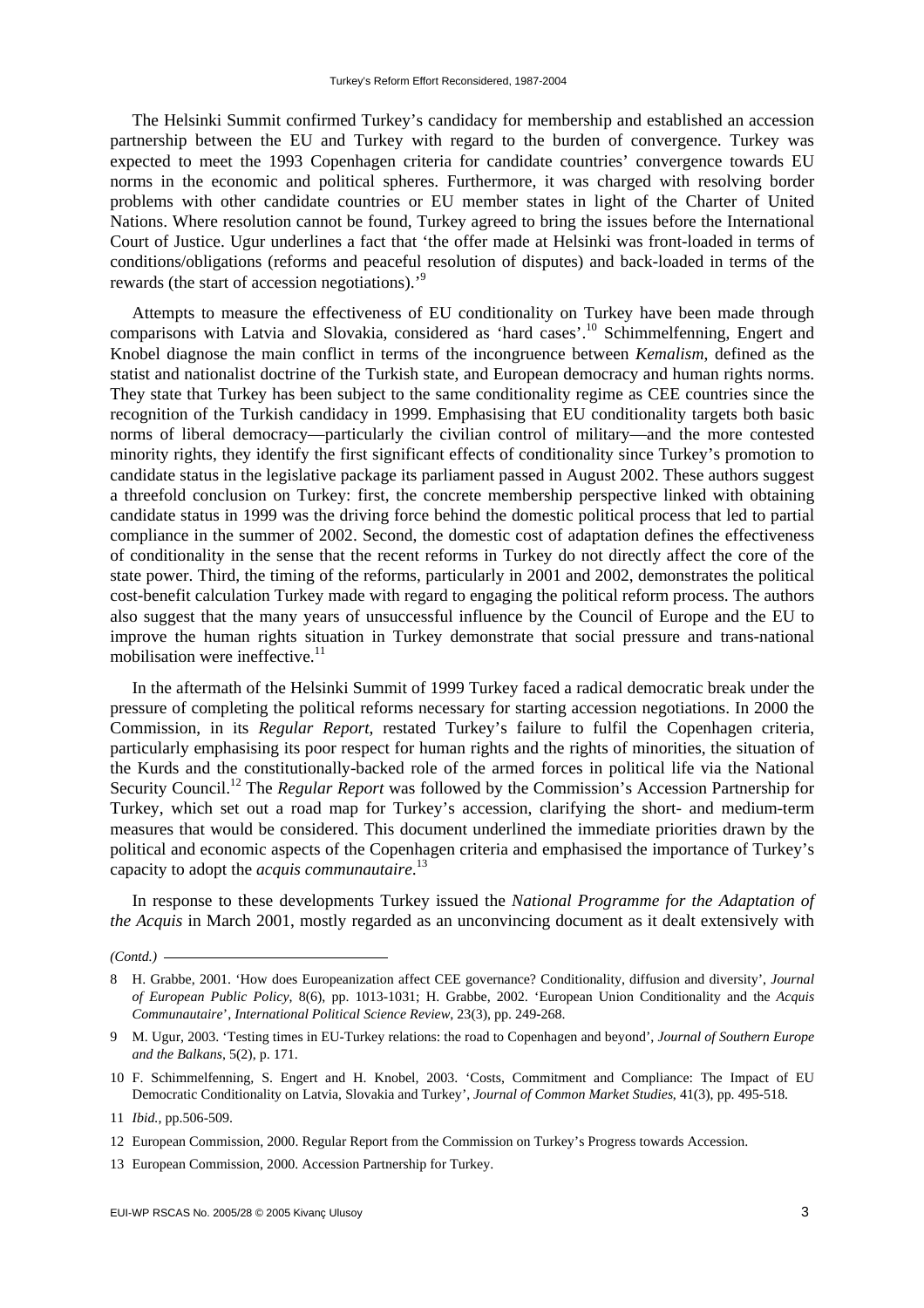the technical and legislative aspects of EU practices, but largely downplayed the significance of democracy and human rights and showed little commitment to reforms in the fields of minority rights, fundamental freedoms and the abolition of death penalty.<sup>14</sup> The main reason behind the awkwardness of this document was certainly the precariousness of the coalition government, which was unduly influenced in particular by the uncompromising and nationalist/populist attitudes of one of its partners, the Nationalist Action Party—attitudes shared in some military circles.15 However, the *National Programme* made one thing certain: adaptation to EU criteria concerns more than single market rules, and affects sectors such as communications, cultural policy, education, law, welfare, security, justice and foreign policy.<sup>16</sup> In the subsequent period, Turkey's challenge was to come to terms with the fact that the EU introduces standards and practices to which members and candidate countries must conform.

The *National Programme* was followed in October 2001 by the first reform package. This comprised 34 amendments to the Constitution in line with the Accession Partnership's quest for shortterm measures to strengthen legal and constitutional guarantees for a range of human rights. With regard to freedom of expression, it aimed to provide the guarantees expressed in Article 10 of the European Convention on Human Rights (ECHR), relevant for individuals who had been imprisoned for expressing non-violent opinions. The coalition government, with huge frictions among the parties, initiated the second package of legislative reforms in January 2002. This package brought about a number of small changes to the severely criticised articles of the Turkish Penal Code (Articles 159 and 312) and Article 8 of the Law for the Struggle against Terrorism (No. 3713), which the courts used to restrict freedom of expression. The government's efforts culminated with the radical reforms of August 2002, which included the abolition of the death penalty, extension of the rights over religious property of the non-Muslim minorities (Greeks, Armenians and Jews) and rights of broadcasting in languages other than Turkish—particularly referring to regional dialects and the Kurdish language.<sup>17</sup> Under the stress of these reforms the coalition government collapsed. The Prime Minister, Bulent Ecevit, thus announced a general election for 3 November, three days before the issue of the last reform package.<sup>18</sup>

The elections of November 2002 seriously changed the political landscape by wiping out not only the parties of the coalition government but also the radical parties of the opposition. The newly established Justice and Development Party (AKP) with 363 of the 541 seats and Republican People's Party (CHP), widely known as Ataturk's party, with 178 seats became the major parties of the parliament. The key themes of the election campaign centred on realising the economic reforms proposed by the IMF and on following through on the political reforms necessary for starting accession negotiations with the EU. Unlike their opponents, who frequently resorted to radical positions on these issues, both the AKP and the CHP were successful due to their moderate stance and

<sup>14</sup> C. Rumford, 2002. 'Failing the EU Test? Turkey's National Programme, EU Candidature and the Complexities of Democratic Reform', *Mediterranean Politics*, 17(1), p. 59.

<sup>15</sup> Z. Onis, 2003. 'Globalization, Democratization and the Far Right: Turkey's Nationalist Action Party in Critical Perspective', *Democratization*, 10(1), pp. 44-45; For the Nationalist Action Party's reaction to the pressures coming from EU and domestic pro-EU forces, see the monograph written by its head on the eve of November 2002 elections to defend the case of the Party, Devlet Bahceli, 2002. *Turkey's Membership to the EU and the Nationalist Action Party under the Light of Recent Developments.* Ankara: MHP, [in Turkish].

<sup>16</sup> G. Demirok, 2001. How Could the Relations between Turkey and the European Union be Improved?, Basel: Europeainstitut der Universitat Basel.

<sup>17</sup> The package also lifts certain restrictions on the right to associate and form civic organisations. It imposes stricter penalties for human trafficking and organ smugglers. It tightens regulations governing the police. See P. Tanlak, 2002. *Turkey EU Relations in the Post Helsinki Phase and the EU Harmonization Laws Adopted by the Turkish Grand National Assembly in August 2002*, Sussex European Institute Working Paper No. 55, Brighton.

<sup>18</sup> W. Hale, 2003. 'Human Rights, the European Union and the Turkish Accession Process', in A. Carkoglu and B. Rubin (eds.), *Turkey and the European Union: Domestic Politics, Economic Integration and International Dynamics*. London: Frank Cass, pp. 107-126.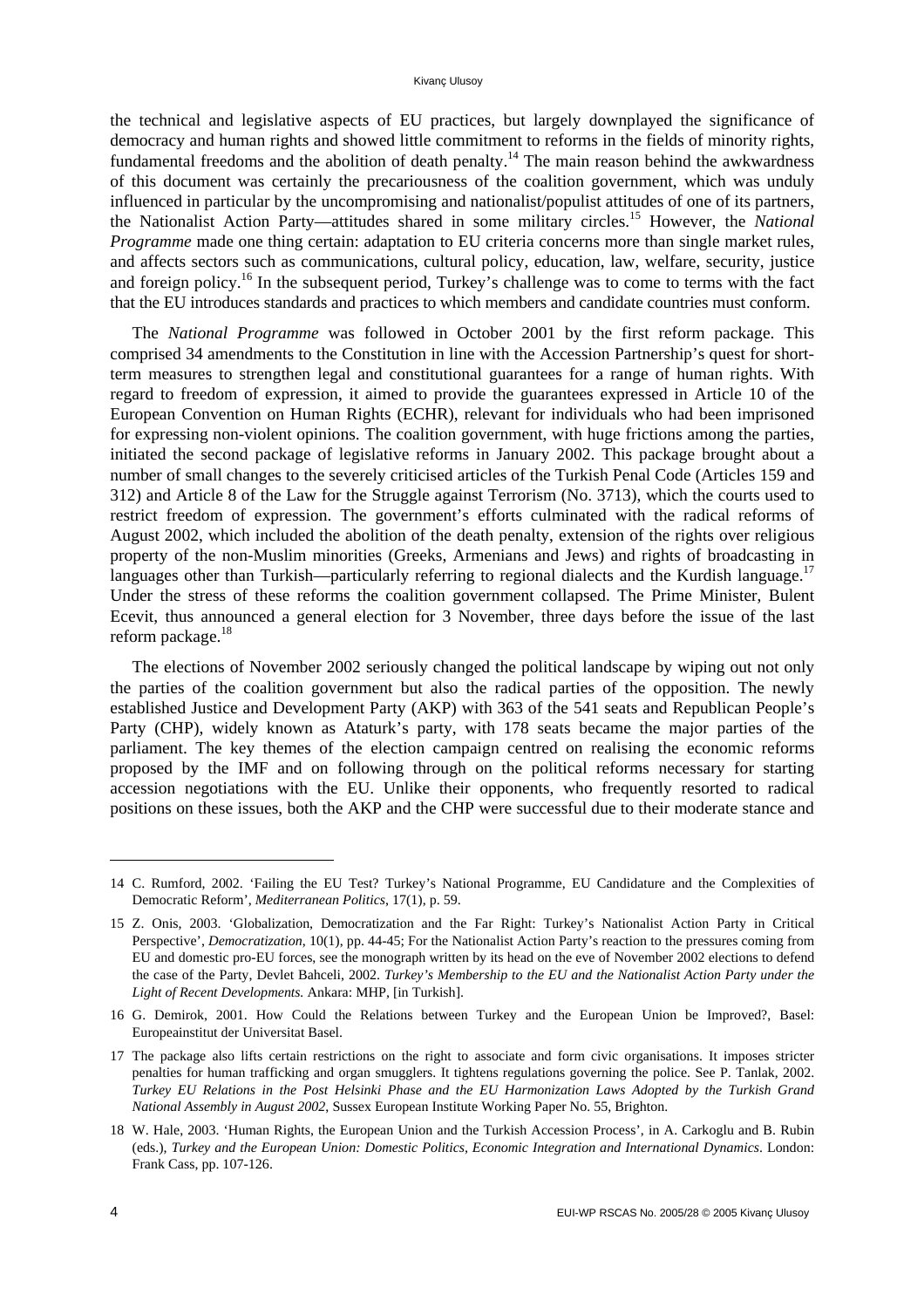open support of the economic and political reforms required by the IMF and EU.<sup>19</sup> The elections dramatically demonstrated how boundaries between foreign policy and domestic politics become blurred under the influence of global economic realities (symbolised by the IMF) and within the regional political framework defined by the EU.

In October 2002 the Commission issued its regular report on Turkey. Praising the reforms made after the issue of the regular report in 2001, and particularly underlining the significance of the reforms made in August 2002, the report stated that Turkey still didn't fully meet the Copenhagen criteria.20 However, within less than a month's time following the report, the political landscape of Turkey was deeply transformed as a result of the 3 November elections. After decades of coalition governments Turkey had a single party government formed by the AKP Party, showing a great determination to accelerate the pace of reform. The Copenhagen European Council in December acknowledged the significance of recent reforms and supported the new government's determination to take further steps on this path. $^{21}$ 

The new government, with strong international support, quickly adopted four major packages on political reform from January to June 2003, bringing far-reaching changes to the political system and taking important steps to ensure their effective implementation. Some of the major political reforms accepted in these packages included: changing the anti-terror law used to restrict freedom of thought and expression; paving the way for private schools to teach Kurdish and private television and radio stations to broadcast other languages commonly used in Turkey; removing the National Security Council's executive powers and turning it into an advisory council; increasing parliamentary control over the defence budget; lifting the state of emergency in the southeast; granting partial amnesty to Kurdish militants; and, finally, improving the rights of non-Muslim minorities.

During this period, relations with the EU gained clear momentum with the meeting of the *Association Council* in April, the acceptance of revised *Accession Partnership* in May, and revisions to the *National Programme* in July. In its regular report on Turkey, the European Commission celebrated the government's aim of streamlining the functioning of the public administration with a view to promote a more transparent management of human resources in the public service, which would serve to strengthen the fight against corruption.<sup>22</sup> It also noted that some of the reforms carried particular political significance in the Turkish context, and that many priorities under the political criteria in the revised *Accession Partnership* had been addressed. However, though mentioning the government's good intentions to ensure the implementation of reforms through the establishment of a reform monitoring group, the report noted that implementation had actually so far been uneven, particularly because of the executive and judicial bodies' narrow definition of scope, which hindered the attainment of the original objectives. $^{23}$ 

Therefore, in 2004 Turkey was expected to demonstrate that the reforms had been implemented. During the following months the European pressures obtained its first results with the start of broadcasting in Kurdish. Then, the Kurdish deputies—Leyla Zana and his associates—were released from prison and the rights of non-Muslim minorities were widely expanded. The President Ahmet Nejdet Sezer accepted a new reform package that extended freedom of expression, and established the independence of the judiciary and civilian control of the military. As stated above, these reforms were all passed so that the EU would not have any pretext for postponing the start of accession negotiations.

<sup>19</sup> Z. Onis and E.F. Keyman, 2003. 'Turkey at the Polls: A New Path Emerges', *Journal of Democracy*, 14(2), pp. 95-107 and M. Heper, 2003. 'The Victory of the Justice and Development Party in Turkey', *Mediterranean Politics*, 8(1), pp. 127-134.

<sup>20</sup> European Commission, 2002. Regular Report on Turkey's Progress towards Accession, pp. 15-44.

<sup>21</sup> European Council, 2002. *Presidency Conclusions*, Copenhagen.

<sup>22</sup> European Commission, 2003. Regular Report on Turkey's Progress towards Accession, pp. 12-43.

<sup>23</sup> *Ibid.*, p. 43.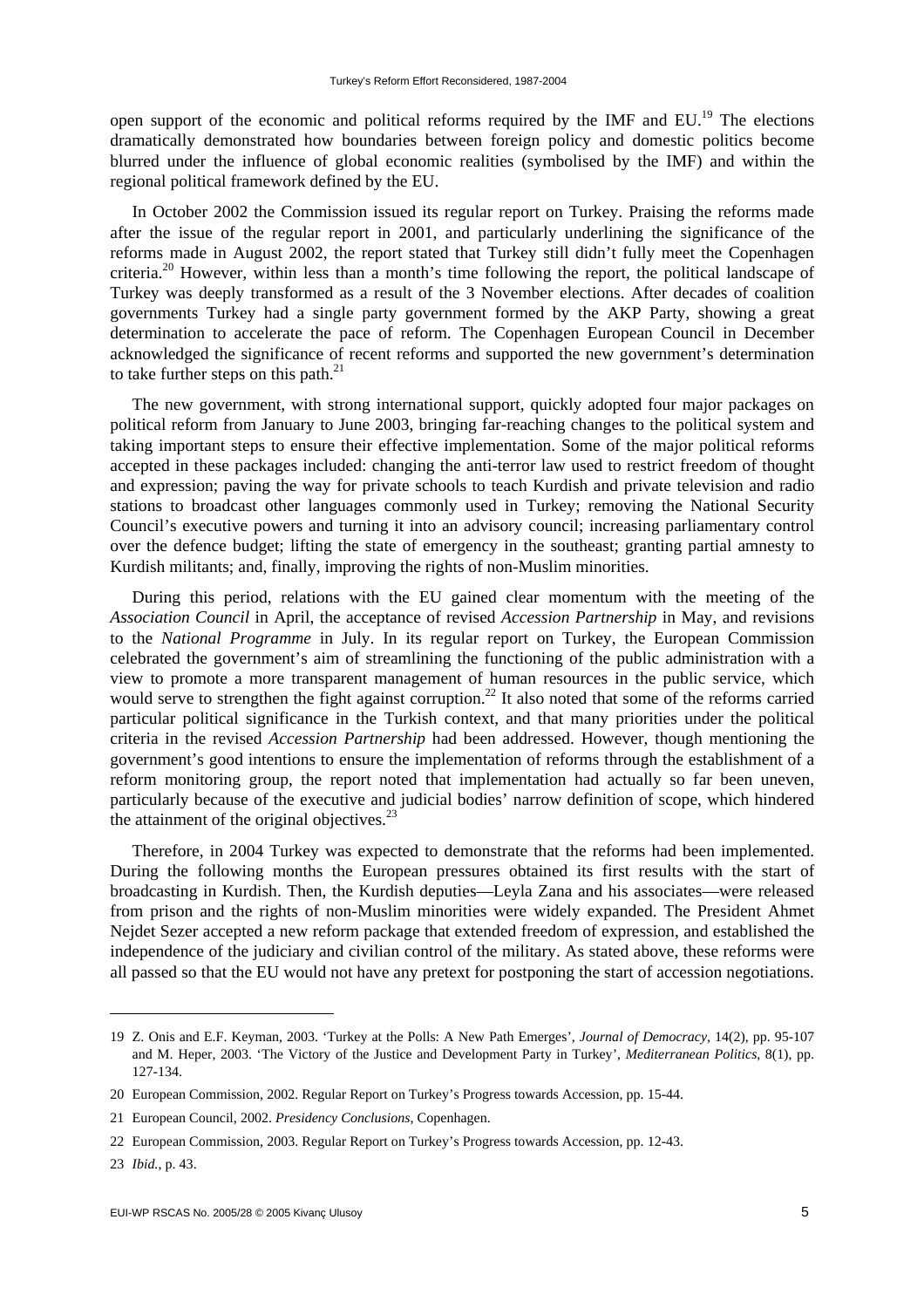After the Commission's report in 2003, Turkey undertook serious measures to ensure the proper implementation of these reforms with a zero tolerance policy in the fight against torture and illtreatment of prisoners, and stronger commitment to the implementation of provisions relating to the freedom of expression, freedom of religion, women's rights, trade union rights and minority rights over the last twelve months.<sup>24</sup>

In its 2004 *Communication to the Council and the European Parliament*, the Commission finally expressed its opinion on Turkey, stating that the country had sufficiently fulfilled the political criteria. The Commission recommended the opening of accession negotiations but also underlined that 'the irreversibility of the reforms process, its implementation in particular with regard to fundamental freedoms, will need to be confirmed over a long period of time.<sup>25</sup> In this paper the Commission concluded that regardless of its outcome the negotiation process is essential to reinforce and guide further reforms in Turkey, particularly in relation to the 'continued fulfilment of the Copenhagen political criteria'. It further emphasised that the relations between the EU and Turkey must ensure that Turkey remains fully anchored in European structures.<sup>26</sup> With respect to the Commission's report and advice, the European Council decided to open the accession negotiations with Turkey on 17 December 2004.

The recent structural changes in Turkish politics, as verified in the European Commission's regular reports on Turkey, are actually a result of the mobilisation of sub-national ethnic and religious groups in Turkey at the European level. This situation is particularly evident in statements in the Commission's last regular report on Turkey regarding legal personality, property rights and internal management of the non-Muslim religious communities, the status of Alevis and the broadcasting of Kurdish and other languages. The EU challenges the centrality of the nation-state and creates an institutional basis at which sub-national ethnic and religious groups in Turkey aim to put their political demands and even establish linkages in Brussels.

When examining the progress of the recent political reforms in Turkey, particularly with respect to the timing after the acceptance of the Turkish candidacy at the Helsinki Summit in 1999 and its increasing pace in the last two years, it can be clearly seen that EU conditionality as a strategy of 'reinforcement by reward' operates, as is claimed by Schimmelfinning and others. However, their conclusion that societal influence and transnational mobilisation were ineffective, and that the low domestic political cost of compliance was what really mattered (since so far significant change has been reserved for issues that do not directly affect the core of state power)<sup>27</sup> seems rather misleading and more importantly unfair towards these groundbreaking reforms. Furthermore, although the impact of EU conditionality—with the expectation of EU membership in the foreseeable future—cannot be negated with regard to recent political changes, it would be an exaggeration to accuse Turkey of being a 'reluctant democratiser *par excellence*<sup>28</sup> or to argue that the EU is engaged in 'social engineering' and 'transforming society' in Turkey<sup>29</sup>

In more recent research, it seems that Ugur provides a wider framework of analysis for the recent Turkish democratisation under the European influence. Claiming that Turkey's democratisation

<sup>24</sup> Commission of the European Communities, 2004. *Regular Report on Turkey's Progress towards Accession*. Brussels: SEC 1201. See particularly pp. 16-18 and 29-44.

<sup>25</sup> European Commission, 2004. *Communication from the Commission to the Council and the European Parliament*. Brussels: COM, 6 October, (656 final), p. 9.

<sup>26</sup> *Ibid.*, p. 10.

<sup>27</sup> F. Schimmelfenning et al., 2003. 'Costs, Commitment and Compliance: The Impact of EU Democratic Conditionality on Latvia, Slovakia and Turkey', *Journal of Common Market Studies*, 41(3), p. 509.

<sup>28</sup> T.W Smith, 2003. 'The Politics of Conditionality: The European Union and Human Rights Reforms in Turkey', in P.J. Kubicek (eds.) *The European Union and Democratization*. London: Routledge, pp. 127-128.

<sup>29</sup> G. Dorronsoro, 2004. 'The EU and Turkey: Between Geopolitics and Social Engineering' in R. Dannreuther (ed.), *European Union Foreign and Security Policy: Towards a Neighborhood Strategy*. London: Routledge, pp. 58-59.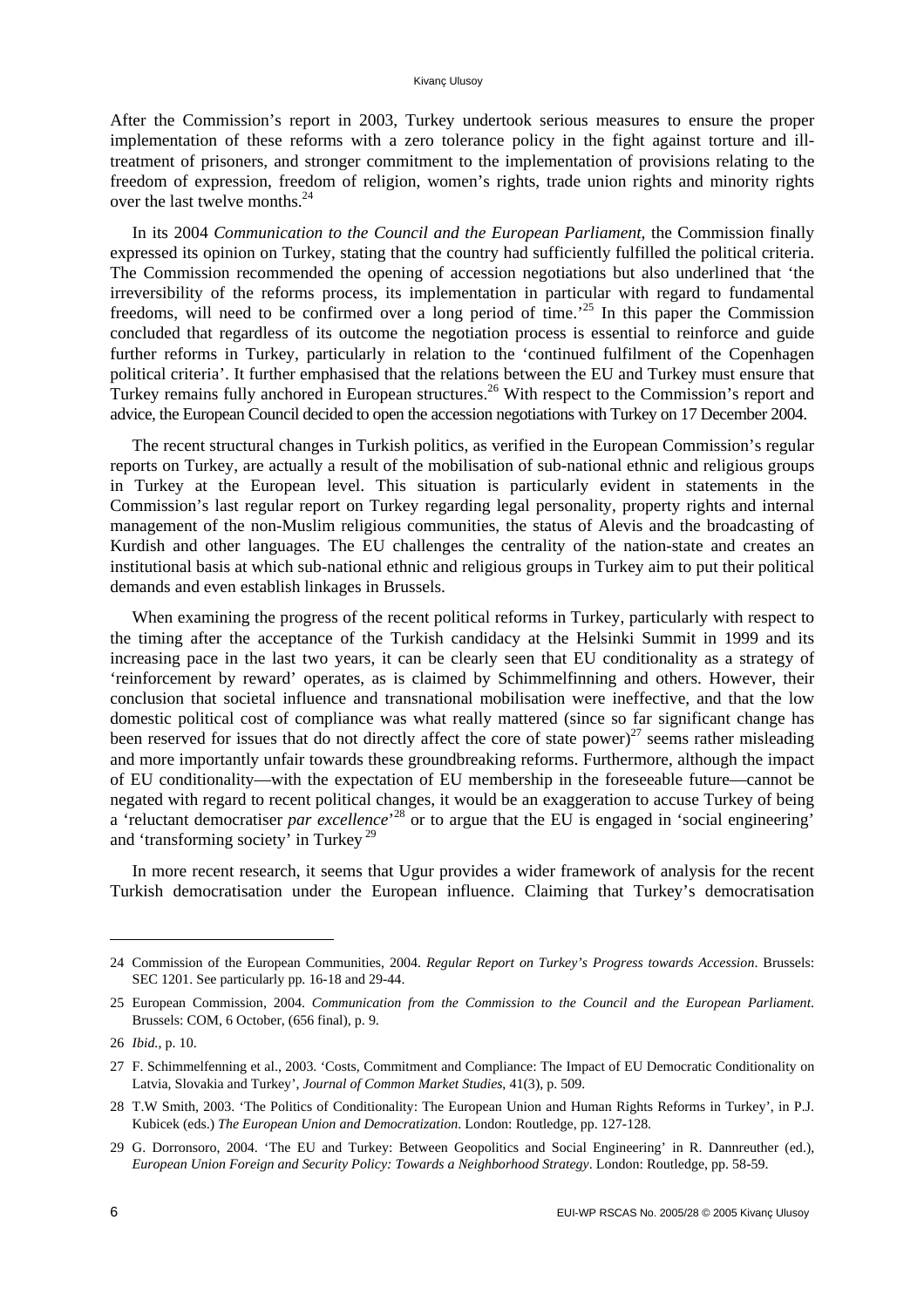reform output in 2000, 2001 and 2002 has been the highest since 1970, he states that after Helsinki the EU provided an external anchor in three ways: first by tying the hands of the government by reducing the scope for discretion and policy reversals; second by enabling the governments to engage in externalisation justifying the reform process as a requirement imposed by external constraints; and third by allowing both the government and the pro-reform societal groups to legitimise the democratisation reforms.30 Ugur seems conscious of the significance of the recent political reforms and the societal demands and pressure behind them.

I would argue that Turkey is going through an extremely serious and delicate process of democratic transition, and that this transition is actually a political response to economic changes and political problems that were giving rise to violence and social unrest of previous decades. The political reforms, for which the EU provided a significant cushion, were the initial response to these problems, which would have continued had the political regime established in 1980 not taken action. These reforms, however, including the abolition of the death penalty, the recognition of languages other than Turkish, the release of Kurdish deputies and the reform of public administration have had extremely serious repercussions for the conceptualisation of national identity, political community, state structures and governance. In fact the recent reforms seriously challenge the whole political project upon which the Turkish Republic was established in 1923. The following section will deal more in-depth with these aspects of the political reforms in Turkey.

#### **III. The European Vocation of Turkey: An Alternative Framework of Analysis**

The previous section outlined the reform process initiated by the Turkish governments to start accession negotiations with EU and develop a roadmap towards full membership. However, it also emphasised that explaining the recent political changes in Turkey solely in terms of European conditionality seriously undervalue the gradual political transformations that were already underway in the country, and the social pressures motivating them. Furthermore, it contended that explanations based completely on the European perspective are risky, as the democratic process is still extremely vulnerable to international political conjunctures and particularly to the still ambiguous European approach to Turkey—even after the decision taken by the Brussels European Council in December 2004 to start the negotiations in October 2005.

The following pages aim to provide an alternative framework of analysis for the Turkish political transformation of the last two decades. It integrates two explanatory structures: Moravcsik's approach to analysing the human rights regime in post-war Europe, and Risse's work on communicative action in world politics. This new framework will constitute a basis for our major argument that the main dynamic propelling Turkey towards greater democratisation was actually its inclusion in the European human rights regime in 1987, just prior to its EU membership application, when it granted the right for individual petition to European Court of Human Rights.<sup>31</sup> Furthermore, during this same period, we also witnessed the increasing power of European argument as an alternative way of resolving domestic political conflicts in Turkey.<sup>3</sup>

In Risse's work on argument, he claims that the power of better argument operates in international relations through two strategies: 'friendly persuasion' and 'socialising human rights norms into domestic practices'. He further claims that arguing constitutes an essential feature of the negotiation process, and is key for reaching optimal solutions to commonly perceived problems, and for agreeing

<sup>30</sup> M. Ugur, 2003. 'Testing Times in EU-Turkey Relations: the Road to Copenhagen and Beyond', *Journal of Southern Europe and the Balkans*, 5(2), p. 176.

<sup>31</sup> A. Moravcsik, 2000. 'The Origins of Human Rights Regimes: Democratic Delegation in Postwar Europe' in *International Organization*, 54(2), pp. 217-252.

<sup>32</sup> T. Risse, 2000. 'Let's Argue!: Communicative Action in World Politics', *International Organization*, 54(1), pp. 1-39.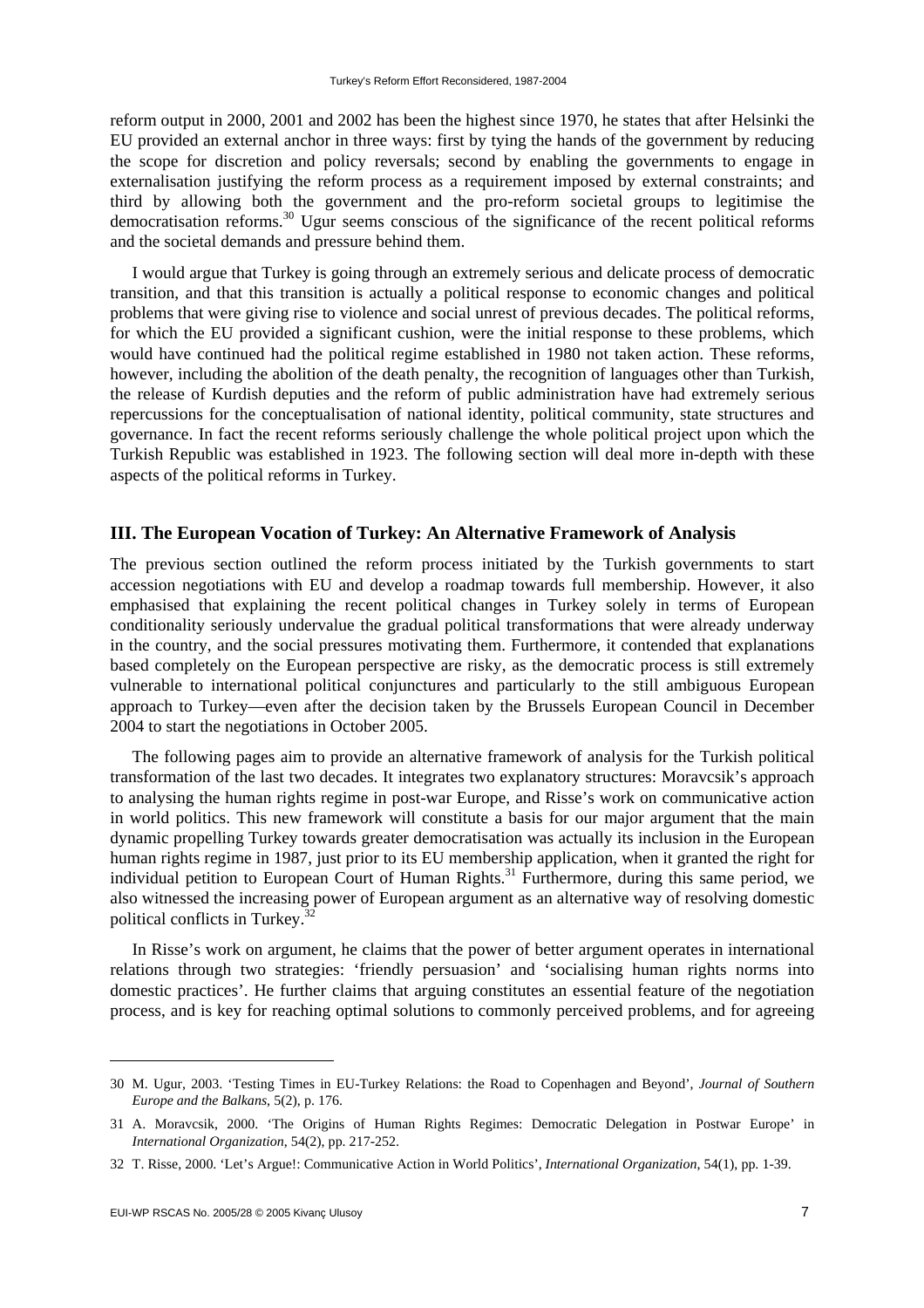on a common normative framework in international relations. The essence of this approach towards a truth seeking discourse lies in the belief that actors are prepared to change their own worldviews, interests and identities.<sup>33</sup> Referring to Jurgen Habermas' notion of communicative action, Risse concentrates on the growing primacy of argumentative power-rationality rather than instrumental rationality—maximising self-interest in international relations—as a result of the institutionalisation of world politics. Using the EU and the transatlantic community as examples, he underlines the possibility of a communicative consensus among the actors and 'common life-world' defined by regulative action, rule-guided behaviour, collective identity and shared values in international relations.<sup>34</sup>

As examples of 'friendly persuasion' within the operating strategy of argumentative rationality in world politics, Risse describes the Soviet Union's (under President Gorbachev) acceptance of German unification within NATO in exchange for limits on Germany's and NATO's military posture in the former East Germany, on the one hand, and the transformation of NATO from an anti-Soviet alliance to a cooperative security institution, on the other.<sup>35</sup> He concludes that the East-West talks, taking place from late 1989 to September 1990, demonstrated that even under conditions of serious uncertainty, parties on both sides were able to construct a true dialogue of mutual persuasion and a reasoned consensus, which led to a negotiated settlement of the post-Cold War security architecture in Europe and German unification within NATO. For the second strategy of 'socialising human rights norms', he looks at how the Indonesian and Moroccan governments were convinced, through the arguing process and under international pressure, to improve their human rights practices so that they could increase their international legitimacy and regain foreign aid.<sup>36</sup> Risse's contention is that a learning and socialisation process takes place through the communications between norm-violating governments and transnational as well as domestic advocacy networks, creating a public discourse affecting the audience composed of Western states, Western publics, international organisations and the society of the target state. Finally, human rights as an indispensable feature of a 'common life-world' of contemporary international relations actually define a 'civilised state'. Acknowledgement of this by the norm-violating country shows that the logic of arguing prevails in international relations.

Moravcsik studies the international mechanisms that seek to enforce human rights, such as the European Convention for the Protection of Human Rights and Fundamental Freedoms (ECHR), the Inter-American Convention on Human Rights and the UN Covenant on Civil and Political Rights. He states that the distinctive feature of these regimes is their empowerment of individual citizens to challenge the domestic activities of their own government in courts of law. Whether dictatorial or democratic, governments become subject to the judgments of independent courts and commissions for their domestic practices—an event that seriously challenges not only the Westphalian ideal of state sovereignty, but also the liberal ideals of direct democracy and self-determination.<sup>37</sup> The object of Moravcsik's inquiry is: why would any government—democratic or not—accept such normative and institutional constraints on its sovereignty?<sup>38</sup> Analyzing the origins and the development of the human rights regime in post-war Europe around the ECHR, Moravcsik claims that governments accept the 'sovereignty cost' of membership to reduce domestic political uncertainty. States figure that membership in the human rights regime grants greater stability to the domestic political *status quo* against non-democratic threats.39

<sup>33</sup> *Ibid.*, p. 2.

<sup>34</sup> *Ibid.* pp, 5-19.

<sup>35</sup> *Ibid.*, pp. 23-28.

<sup>36</sup> *Ibid*. pp, 28-32.

<sup>37</sup> *Supra* note 30, at pp. 217-218.

<sup>38</sup> *Ibid.*, p. 219.

<sup>39</sup> *Ibid.*, p.228.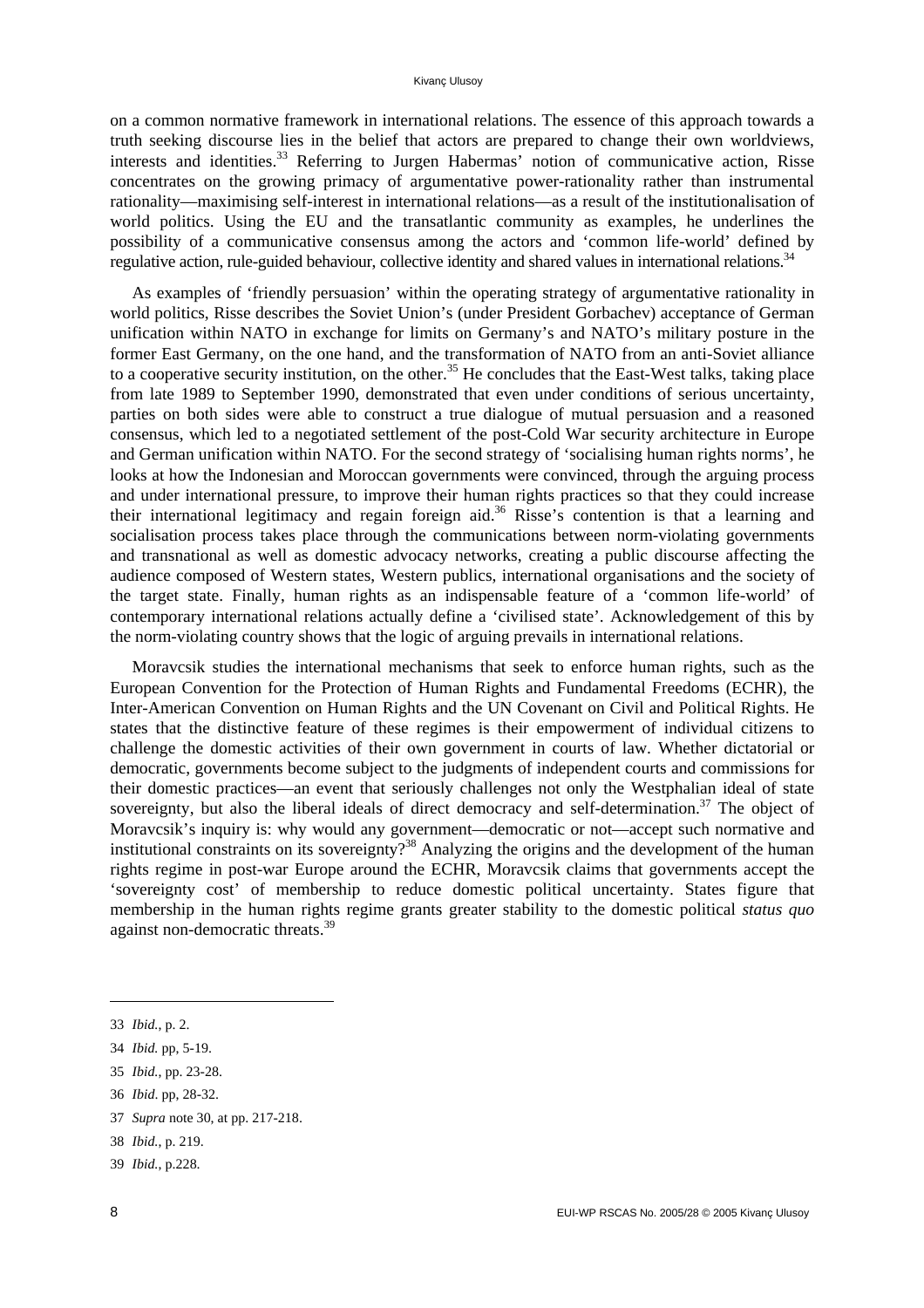While this logic of 'lock in' credible domestic policies by international commitment can be generalised to other human rights mechanisms, Moravcsik concentrates on the ECHR, developed by the Council of Europe in Strasbourg and considered as the most advanced international body for enforcing human rights since 1953. Showing that many European governments in the post-war period subsequently incorporated the convention into their domestic laws, Moravcsik particularly underlines the newly established democratic governments' willingness to shoulder the 'sovereignty cost' in order to establish reliable judicial constraints on future undemocratic governments or on democratically elected governments that may seek to subvert democracy from within.<sup>40</sup> He claims that governments accept the constraints international human rights regimes place on their sovereignty not because of coercive politics or socialisation to idealistic norms—as claimed by mainstream international relations theories, but, rather, a 'two-level game' that governments of newly established democracies play to tie the hands of future governments and thereby enhance the credibility of current domestic policies and institutions. In fact, the democratic regimes simply seek to prevent political regression into tyranny in the future.

#### **IV. The Case Study: Turkey**

Turkey's pursuit of European candidate status during the period of 1987-1999 provides an interesting case study for the above-established analytical framework. Briefly stating, Turkey's vulnerability to the impact of the European human rights regime, together with the growing denationalisation of civil society in the post 1980 period, came just when the 1987 membership application opened the way for the use of European argument as a technique for resolving domestic political conflicts. From the early 1980s until the official acceptance of Turkish candidacy in 1999, the socialisation of the Turkish governing elite with regard to human rights norms was so extensive that, in a speech at the parliamentary meeting organised after Turkey's recognition as a candidate in Helsinki Summit, Prime Minister Bulent Ecevit, a speech stated that 'in fact, the Copenhagen criteria, are the guarantee of the lifestyle that we think that we are worthy of, not an imposition from foreigners on us.<sup>4</sup>

Ecevit himself was one of the political leaders who had been banned from politics after the military coup of 1980. In fact, the first serious European pressures concerning human rights in Turkey followed the coup. The Council of Europe, the European Community (EC), Amnesty International, trade unions, human rights organisations and individual countries insisted on an immediate restoration of democracy and took a critical stance towards the human rights abuses of the military regime.<sup>42</sup> Turkey's historical commitment to Westernisation and its quest for political, economic and cultural integration into Europe was the key reason pushing the Generals to declare their aim of restoring democracy from the beginning. Although the Generals often interpreted the human rights criticisms as external meddling in their domestic politics, Turkey's membership in European political, economic and defence organisations constituted international institutional constraints on the military regime and obligated it to be more receptive to European criticisms.<sup>43</sup> Despite the European Parliament's (EP) criticisms, the Commission and the Council were actually relatively tolerant of the military regime, explaining Turkey's limited return to democracy.<sup>44</sup>

<sup>40</sup> *Ibid.*, pp. 230-243.

<sup>41</sup> *Turkish Grand National Assembly*, Parliamentary Debates, 14 December 1999.

<sup>42</sup> I.D. Dagi, 1996. 'Democratic Transition in Turkey, 1980-1983: The Impact of European Diplomacy' in S. Kedourie (ed.), *Turkey: Identity, Democracy and Politics*. London: Frank Cass, pp. 123-140.

<sup>43</sup> Interview with Ilter Turkmen (ex-Ambassador) (10 June 2002, Istanbul). For the European diplomatic pressures on the military regime in Turkey, see the memoirs of the Turkish permanent representative at the Council of Europe, S. Gunver, 1989. *Kizgin Dam Uzerinde Diplomasi: Avrupali Olmanin Bedeli*, Istanbul: Milliyet Yayinlari.

<sup>44</sup> M. Ugur, 1999. The European Union and Turkey: An Anchor/Credibility Dilemma. Aldershot: Ashgate, p.225.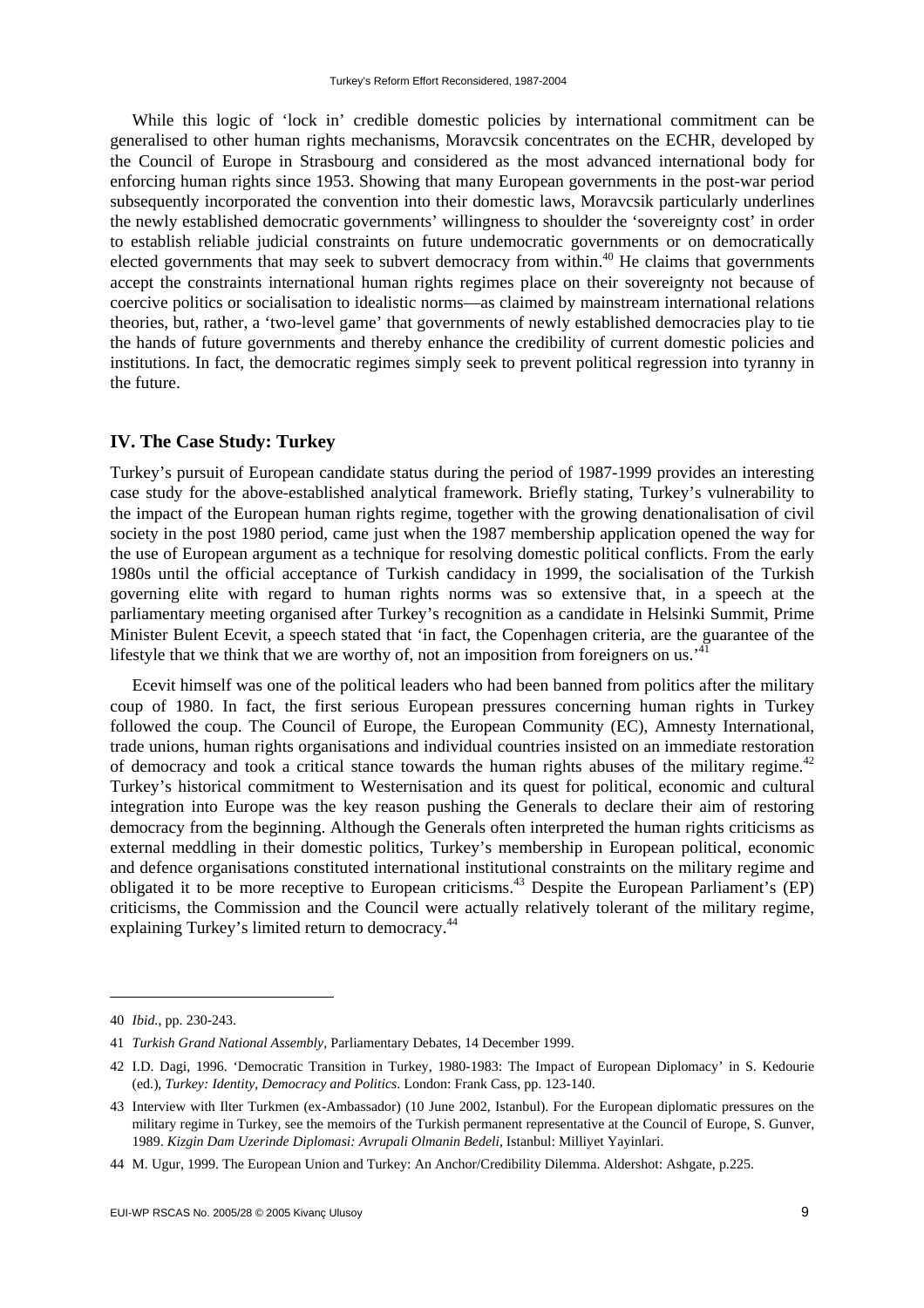#### Kivanç Ulusoy

The rise of the EC's critical stance towards the human rights situation in Turkey and its displeasure concerning the country's disputes with Greece corresponded with Turkey's declaration that it intended to apply for membership in February 1986. This decision also increased European public interest in Turkey's domestic politics, leading to greater public scrutiny of human rights problems there. Turkey's aspiration for membership provided an opportunity for the EC, particularly for the EP, to increase its influence on specific political and legal reforms regarding human rights and democratisation. Just after Turkey's application for membership, the EP issued several resolutions on Turkey specifying that Turkey's policy towards the Armenians and Kurds, that its disagreements with Greece and Cyprus, and that its lack of parliamentary democracy and poor record on human rights were unavoidable barriers to Turkey's accession to the EC. The EP first addressed Armenian issue in 1987.<sup>45</sup> and subsequently brought the Cyprus issue to the agenda on 20 May 1988, emphasising that it was one of the most serious obstacles to the progress of relations between the EC and Turkey.<sup>46</sup> This was followed by another resolution on 'The Situation of the Kurds in Turkey' on 9 April 1992.<sup>47</sup> The cumulative effect of these resolutions was that the governing elite began to suspect the EC's final intentions, and the Turkish public began to criticise the EC in general, citing its lack of good faith towards Turkey and its secret aim to disintegrate the country.<sup>48</sup>

On the eve of the membership application and even after the negative verdict of the Commission on 17 December 1989,<sup>49</sup> Turkey made several improvements in the area of human rights.<sup>50</sup> Between September 1988 and the Spring of 1991, the EP delegation to the Joint Parliamentary Committee raised a number of further human rights issues and compared Turkey's performance with specific targets such as the abolition of Articles 141, 142 and 163 of the Turkish penal code, which prevented the organisation of communist or religious parties; the commutation of the death penalty into life sentences; restoration of full trade union and association rights; amnesty for prisoners with long sentences; and the amendment of the procedural code for criminal offences, which encouraged torture in police stations.<sup>51</sup> The EC not only began to raise more political issues but also wanted Turkey to bring its human rights regime in line with European norms. For the Commission, Turkey's application could not be seriously considered until there was a full restoration of institutional democracy. A few

49 Bulletin of the European Communities, 12-1989, p. 88.

<sup>45</sup> European Parliament, 1987. 'Resolution on Political Solution to the Armenian Question', *Official Journal of the European Communities*, C190, Brussels.

<sup>46</sup> European Parliament, 1988. Resolution on 20 May, pp. 205-207. The main reason of the cancellation of the Association Council was Cyprus issue. When the Community tried to link Turkey-EC relations with Cyprus issue in Luxembourg Association Council in 1988, the Foreign Minister Mesut Yilmaz left the meetings and the government stated that it would not accept the linkage between Turkey-EC relations and Cyprus issue. See M. A. Birand, 2000. *Turkiye'nin Avrupa Macerasi (1959-1999)*. Istanbul, p. 479.

<sup>47</sup> Official Journal of the European Communities, No C 125, 18 May 1992, pp. 218-219.

<sup>48</sup> Interview with Gunduz Aktan (ex-Ambassador, well-known columnist) (18 April 2002, Ankara).

<sup>50</sup> Some of the reforms include repealing the 1964 decree that had frozen the assets of the Greek minority in Turkey since the first Cyprus crisis of 1963; amendment of electoral law that had banned Turkish citizens from voting on the grounds that they failed to vote in the constitutional referendum of 1982; ratifying the UN Convention against Torture and Other Cruel, Inhuman, or Degrading Treatment of Punishment; signing the European Convention on the Prevention of Torture in January 1988 which provides for the investigation complaints about torture by independent experts and allowed for visits to prisons as well as police stations. Finally, a parliamentary committee was established within the national assembly to monitor developments in the field of human rights.

<sup>51</sup> In response to the charges coming from Europe and with the expectation of the improvement of the relations with the EC, Turkey introduced a number of improvements in 1991, which included reducing the number of criminal offences punishable with capital punishment from 29 offences to 13; granting permission to use the Kurdish language in publications from February 1991 onwards; nullifying Articles 141, 142 and 163 of the penal code on 12 April 1991; commuting death sentences to 20 years and life sentences to 15 years, also in April 1991; and providing for the early conditional release of a large number of political prisoners on 16 July 1991. In addition, the new government formed after the elections of October 1991 included in its program a catalogue of targeted improvements in the area of human rights.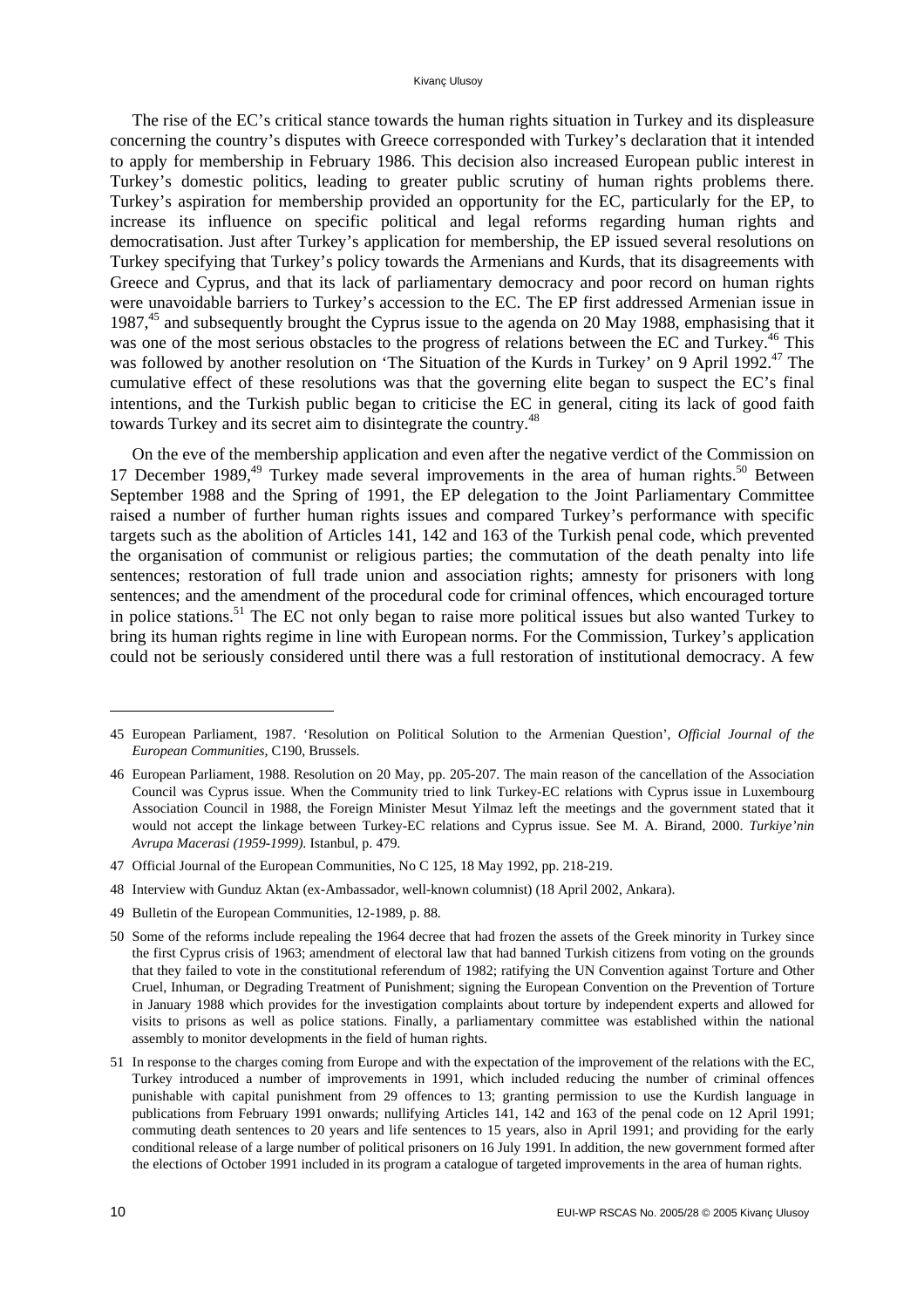months later in its 5 February 1990 decision on Turkey, the Council of Ministers underlined the same issues accepted by the Commission. $52$ 

Turkey did improve her legal system towards convergence with European standards. The most important legal reform, which seriously challenged the traditional understanding of sovereignty in Turkey, was granting Turkish citizens the right of individual petition before the ECHR. Turkey granted this right in January 1988, just two months before the membership application, for a period of three years.<sup>53</sup> It was again renewed just two months before the Commission's opinion on the membership application was made public. The significance of this decision, as claimed by Moravscik, was its 'self-binding' nature and the 'sovereignty cost' that it brings to the government of a country.<sup>54</sup> With this decision Turkey actually agreed to be bound by European legal structure and Turkish politics became subject to the European institutional and structural challenge. As a result of this decision, together with denationalisation of civil society in the post-1980 period,<sup>55</sup> the traditional distinction between Turkish domestic politics and foreign policy became unsustainable.

The Cyprus issue, occupying a central place in Turkey-EC relations after Turkey's membership application—especially due to the efforts of  $EP^{56}$ —also fits into the novel analytical framework discussed above. The situation was further complicated after the membership application of the Republic of Cyprus to the EU on 4 July 1990, since the conflict on the island fell under European jurisprudence. As diagnosed by Moravcsik, particularly with reference to the ECHR ruling in the *Loizidou v. Turkey* case of 1995 over property in Kyrenia, Turkey's decision to grant the right of individual petition immediately paved the way for legal questioning of Turkish presence in Cyprus since the convention was 'a constitutional document of European public order' as cited in the legal document of the case.<sup>57</sup>

In addition to the Cyprus issue, the Kurdish question was also brought to the forefront as a result of Turkey's agreement to grant citizens the right of individual petition before the ECHR. The Kurdish question became a major point of contention in EC-Turkey relations in post 1980 period until today especially because of its growing denationalisation with networks in most of the European countries, including a parliament in exile, media, financial contributions to guerilla movement in Turkey from the Kurds living in European countries, drugs traffic, activities of cultural institutes and the alleged support of some European politicians.<sup>58</sup> The Kurdish question is actually no longer just Turkey's

<sup>52</sup> Bulletin of the European Communities, 1990. 1/2, p. 78.

<sup>53</sup> I. Cameron, 1988. 'Turkey and Article 25 of Human Rights' *International Law and Comparative Law Quarterly*, 37.

<sup>54</sup> See Moravcsik, *supra* note 30, at p. 220.

<sup>55</sup> For the concept of 'societal denationalization', denoting the extension of social spaces through a dense network of transactions beyond national borders and without being necessarily global, see M. Zurn, 'Democratic Governance beyond the Nation-state: The EU and other International Institutions' *European Journal of International Relations*, 6(2), pp. 183- 221; M. Zurn, 2002. 'Societal Denationalization and Positive Governance' in M. Hougard and R. Higgot, *Towards a Global Polity*. London: Routledge, pp. 78-103. Within this framework, the democratic governance of denationalised society underlines the essence of international institutionalisation.

<sup>56</sup> The EP actively pursued the Cyprus issue and was able to situate it to the European political agenda as an immediate concern in relations with Turkey. See P. Green and R. Collins, 2003. Embracing Cyprus: The Path to Unity in the New Europe. New York: I.B. Tauris, pp. 27-41.

<sup>57</sup> See Moravcsik, I note 30 at p. 218. The ECHR ruled in the *Loizidou* case (Loizidou v. Turkey, 310 ECHR, ser.A, 1995) over property in Kyrenia that the Turkish government was accountable for the physical and psychological deprivation involved. In a report on the recent EU-UN initiative on a settlement in Cyprus, William Wallace underlines that the decisions by the European Court of Justice and ECHR on trade between northern Cyprus and the EU and on the restitution of property in northern Cyprus respectively (and the possible accumulation of comparable cases awaiting adjudication) make a political resolution urgent. W. Wallace, 2002. Reconciliation in Cyprus: the Window of Opportunity, Mediterranean Programme Report, Florence: RSCAS, pp. 4-10.

<sup>58</sup> M. Van Bruinessen, 1998. 'Shifting National and Ethnic Identities. The Kurds in Turkey and the European Diaspora', Journal of Muslim Minority Affairs, 18(1), pp. 39-52. M. Van Bruinessen, 2000. Transnational Aspects of the Kurdish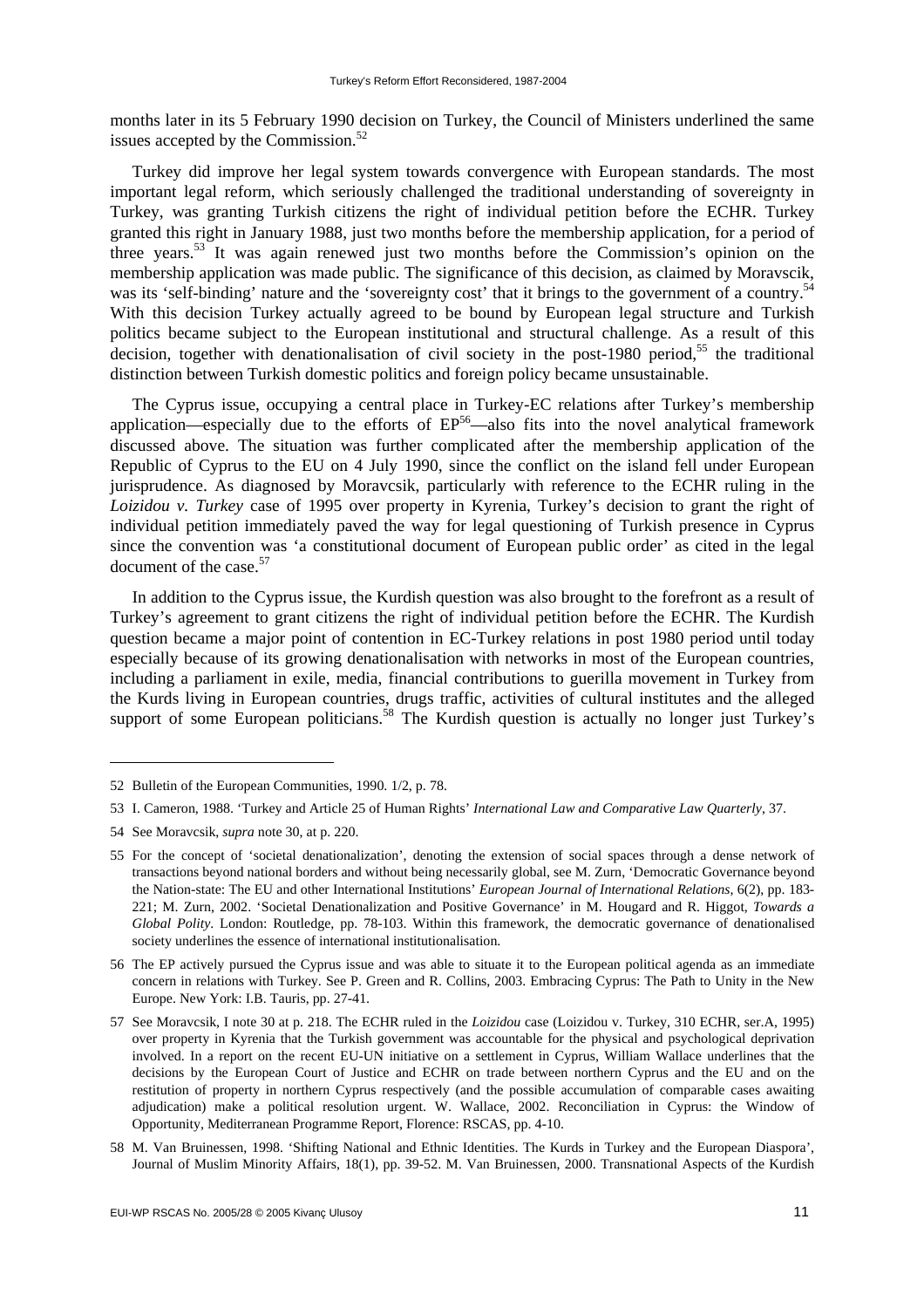problem. It is also Europe's problem. This is evident in the increasing number of the individual applications to the ECHR originating from southeastern Turkey even before legal channels within the country have been exhausted.<sup>59</sup> As observed by an eminent Turkish professor of international law, some cases demonstrate that the impact of ECHR on the Turkish political and legal system is such that no part of the Turkish state organisation or law, including the constitution, is exempt from European supervision.<sup>60</sup> Claiming its decisions might lead to the erosion of the Turkish constitution to the extent that the latter is not in accord with the ECHR judgments, he goes so far as to state that the human rights regime turns to be a new capitulatory regime in Turkey.<sup>61</sup>

In addition to the long-term democratising effects of granting the right of individual petition to the ECHR, the membership application also initiated a new era in Turkish politics. Taken as an unexpected move both inside and outside of Turkey, the membership application engineered by the Motherland Party, led by Turgut Ozal, was a strategic move to consolidate the newly established democracy in the aftermath of the 1980 military coup.<sup>62</sup> The parliamentary deliberations in Turkey on the eve of the application and in its aftermath gave crucial clues regarding this conclusion. On the day of the membership application the government put forward the economic benefits of membership in parliamentary debates. Debates, however, soon shifted to the political progress that Turkey would have to make before membership could be taken up. This was the major reason why the opposition parties warmly celebrated the government's initiative.<sup>63</sup>

The Motherland Party played a key role in uniting all the parties behind the initiative. The most significant factor behind the parties' support, however, was the coup of 12 September 1980. This coup had seriously damaged Turkish politics, and left the nation feeling isolated from Europe during the period from 1980 to 1987.<sup>64</sup> Immediately after the negative response of the Commission, some deputies such as Irfan Demiralp from the True Path Party, criticised the government, arguing that the application was simply made for domestic political purposes, propaganda and political calculations before the November 1987 elections. The opposition parties generally shared the ideas on democratisation underlined in the European response, and accepted the political and economic conditions as the immediate task that the government had hitherto ignored but in the end came to table with the EC decision on Turkey.<sup>65</sup>

When the Council accepted the Commission's decision on Turkey, parliamentary debates reflected furious reactions from all the parties. The strongest objections regarded two particular points of the EC's decision: the resolution of the Cyprus issue as a precondition for membership and the recognition of minorities other than those mentioned in the Lozan Treaty.<sup>66</sup> Kamran Inan, then the State Minister, also argued that recent developments in Europe, particularly the Single European Act and German unification, created a situation that would keep Turkish membership off the European agenda for a

63 Turkish Great National Assembly, *Parliamentary Debates*, 14 April 1987.

64 H. Yalcinsoy and A. Asirim, 2000. *Turkiye'deki Siyasi Partilerin Avrupa Birligi'ne Bakisi*. Ankara: SUDE, p.166.

65 Turkish Great National Assembly, *Parliamentary Debates*, 22 December 1989.

*<sup>(</sup>Contd.)* 

Question, Florence: RSCAS, pp. 27-28; A.J.Lyon and E.M. Ucarer, 2001. 'Mobilizing ethnic conflict: Kurdish separatism in Germany and the PKK', Ethnic and Racial Studies, 24(6), pp. 925-948.

<sup>59</sup> Functioning as a court of first instance with respect to an increasing number of cases on the grounds that the local remedies in the southeast are not effective, the ECHR seems to have formed an *a priori* opinion of Turkish culpability since instead of requiring the plaintiffs to prove their allegations against the government, it invites the Turkish government to prove its innocence.

<sup>60</sup> A. Gunduz, 2001. 'Human Rights and Turkey's Future in Europe', *Orbis*, 45(1), pp. 18-20.

<sup>61</sup> A. Gunduz, 1998. 'Insan Haklari Derken Yeni Bir Kapitulasyonlar Rejimine Dogru mu Gidiyoruz?', *Marmara Journal of European Studies*, 6(1), pp. 77-82.

<sup>62</sup> Interview with Ozdem Sanberk (ex-Ambassador), (5 April 2002, Istanbul). See also Ozal's account of the membership application, T. Ozal, 1988. *La Turquie en Europe*. Paris: Plon, pp. 221-234.

<sup>66</sup> Turkish Grand National Assembly, *Parliamentary Debates*, 30 December 1990.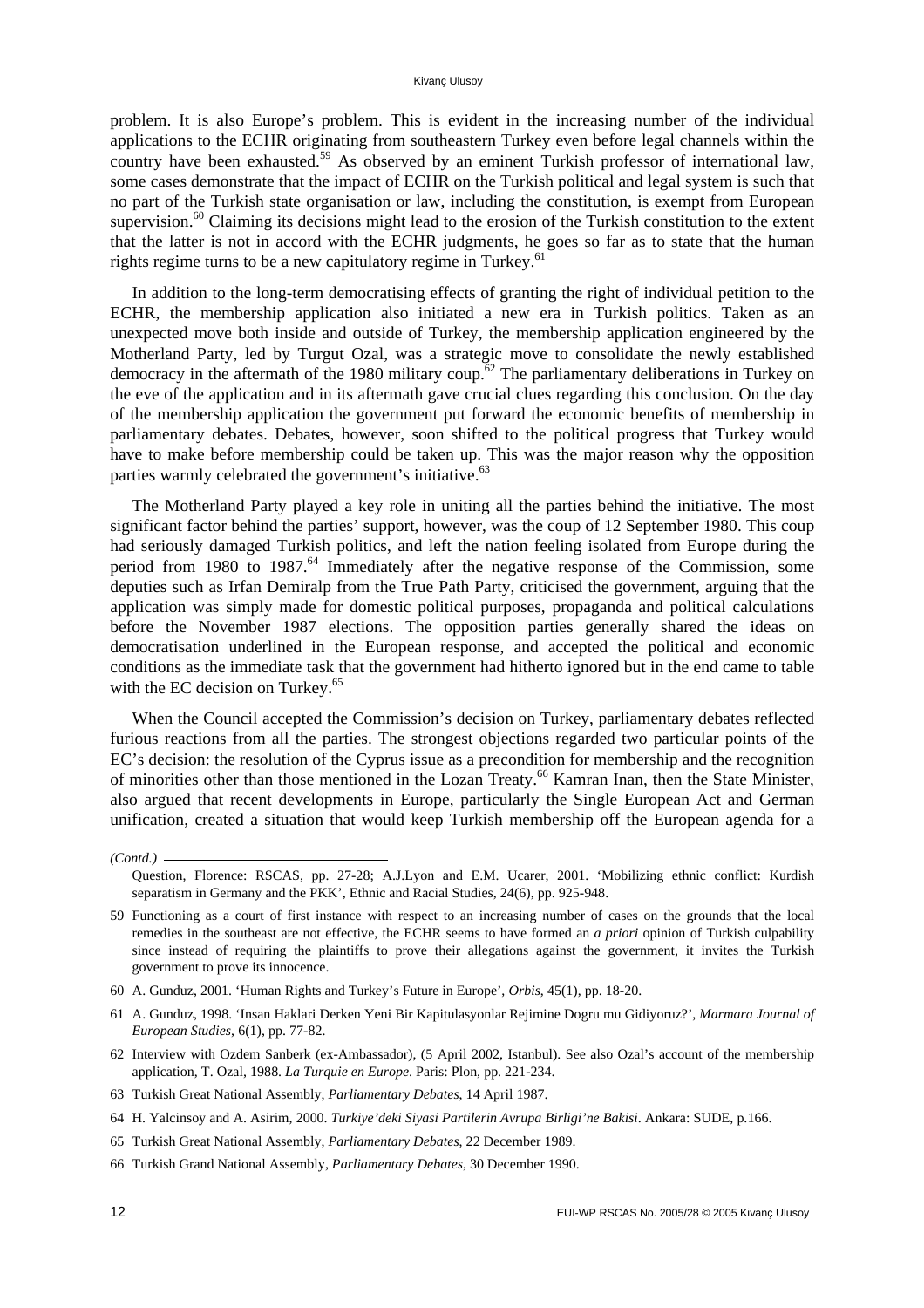significant period.<sup>67</sup> However, Turkey was already 'locked in' to the economic and political targets underlined in the European response to the Turkish application. The Customs Union and the promotion of human rights and democratisation became the major topics of the Turkish economic and political agenda in the aftermath of the membership application.<sup>68</sup>

The membership application highlighted two major issues occupying the political agenda in post-1980 Turkey. The first one is the issue of cultural identity. How does one reply to the challenging question of where Turkey belongs? Europe? Asia? The Middle East? As early as 1983 the State Planning Organisation had issued a report entitled 'Report on National Culture', outlining the main ideological tendency projected in the post-1980 period as the 'Turkish-Islamic Synthesis'.<sup>69</sup> This cultural policy was actually engineered by the military regime to resolve the identity crisis that appeared to cleave Turkish society and spur inter-communal clashes and anarchy in the 1970s, and that made the eventual 1980 military coup to restore political order inevitable.<sup>70</sup>

Deringil claims that Ozal's so called 'new vision' in Turkish foreign policy, which defines Turkey as a Muslim member of the European Club, an economic and political leader in the Middle East, and a leader of the Turkic people in the disintegrating Soviet Union, illustrates the recurring identity crisis that Turkey has had since the fall of the Empire—particularly in times of economic, social and political strife.<sup>71</sup> The membership application to the EC had also a certain cultural dimension to secure the secular character of the regime and consolidate the fragile democracy. This decision was backed by the Foreign Ministry, which was annoyed by the Islamisation of society, and by big business, which resented the Islamic capital of Anatolia and unstable middle-eastern markets. Finally, the newly established democracy in Turkey also witnessed the crucial role that the EC had played in the consolidation of democratic regimes in Greece, Portugal and Spain.<sup>72</sup>

The second major issue that the membership application highlighted was the growing voice of the private sector in political matters such as state reforms and democratisation in the post-1980 period. In addition to a new political system with a new constitution, the military regime introduced a new economic system radically different from the previous one, which had been based on a closed model of import substitution industrialisation. The new system was based on export orientation, and was encouraged by the Istanbul business community, which strongly pressed for the opening of the economy during the late 1970s.<sup>73</sup> The membership application by the Ozal government was actually a

<sup>67</sup> Interview with Kamran Inan (ex-Diplomat and ex-Deputy) (12 April 2002, Ankara). In his intervention on the same day Kamran Inan also diagnoses that German President Weizsaecker's support the membership projections of Hungary, Czechoslovakia and Poland, and England's encouragement of EFTA countries' membership brings a serious challenge to possible Turkish membership in the short term.

<sup>68</sup> Interview with Ali Bozer (Ex-Minister), (15 May 2002, Ankara).

<sup>69</sup> State Planning Organization, 1983. *Report on National Culture*. Ankara: State Planning Organization, [in Turkish]. For the appropriation of Turkish-Islamic Synthesis by a religiously oriented conservative intellectual group, The Intellectuals Heart, see I. Kafesoglu, 1985. *Turkish Islamic Synthesis*. Istanbul: Aydinlar Ocagi Yayinlari [in Turkish].

<sup>70</sup> Turkish General Staff, 1981. The Development of Anarchy and Terror in Turkey and its Prevention by the Security Forces. Ankara: Turkish General Staff [in Turkish].

<sup>71</sup> S. Deringil, 2000. 'Turkish Foreign Policy since Ataturk', in S. Deringil (ed.), *The Ottomans, The Turks and World Power Politics*. Istanbul: ISIS, 248-249.

<sup>72</sup> A. Eralp, 1990. 'The Politics of Turkish Development Strategies' in A. Finkel and N. Sirman (ed.), *Turkish State, Turkish Society*. London: Routledge, pp. 250-252.

<sup>73</sup> G. Yalman, 2002. 'The Turkish State and Bourgeoisie in Historical Perspective: A Relativist Paradigm or a Panoply of Hegemonic Strategies?', in N. Balkan and S. Savran (eds.), *The Politics of Permanent Crisis: The State, Class and Ideology in Turkey*. New York: Nova Science Publishers; Y. Arat, 1991. 'Politics and Big Business: Janus-faced Link to the State' in M. Heper (ed.), *Strong State and Economic Interest Groups: The Post-1980 Turkish Experience*. Berlin: Walter de Gruyter, pp.135-148.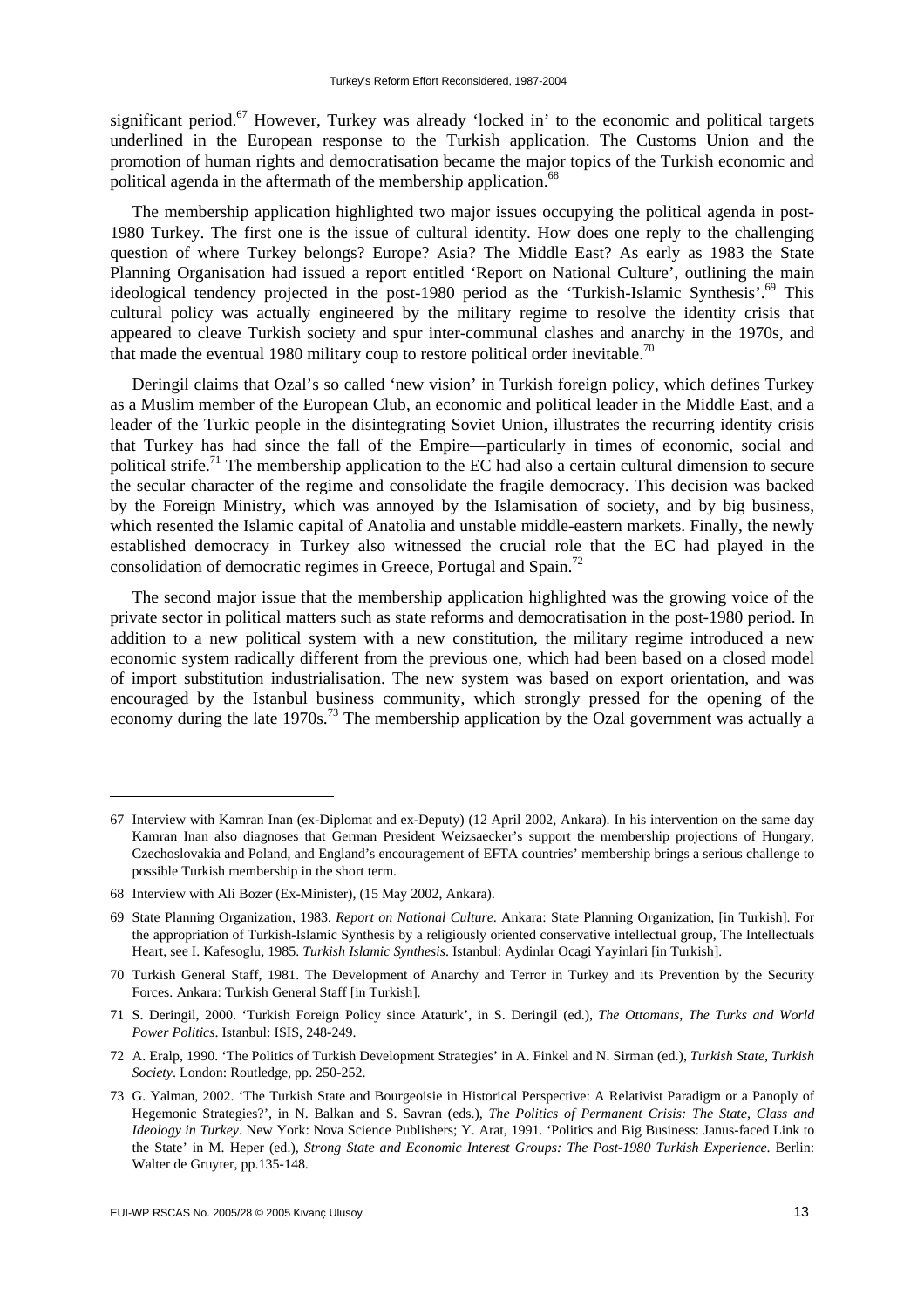strategic decision in terms of opening European markets to Turkish exporters.<sup>74</sup> Emphasising Turkey's lateness in recognising its need to position itself in a global economy, divided among the competing economic blocks led by the US, Japan and the EC, Cem Duna, an ex-ambassador and a prominent member of the Istanbul business community, stated that the reason behind the membership application was actually a geographical choice, beyond the export advantages.<sup>75</sup>

The business community also increasingly recognised the need to conform to global norms not only in the economic sense but also in the political sense, by the total restoration of democracy in Turkey. Keyder states that:

The choice in favor of 'globalization' made by a part of the Turkish bourgeoisie also requires an acceptance of norms associated with the West. Indeed, this requirement has been instrumental in creating a divide among the state cadres-the erstwhile defenders of modernization-from-above. Turkey's relations with various international organs in Europe, particularly with the EU, reached a turning point in the 1990s that required a clear enunciation of the goals of Westernization. These were no longer willing to accept excuses about how conditions were not ripe for the implementation of reforms in civil and political rights. It became clear that refusal to institute the legal foundations of individual autonomy would be tantamount to giving up the geo-cultural claim of Europeanness.<sup>7</sup>

When the opening of the economy brought its first serious social and political backlashes and the strife between the military forces and the separatist Kurdish guerrilla forces in the southeast intensified during 1990s, TUSIAD—the leading organisation of big business in Istanbul—emerged as a major pro-democratising force.

TUSIAD first attempt to introduce the idea of consensus in Turkish political culture was during a period of unstable coalition governments, increasing social conflicts and violence in the country.<sup>77</sup> This was followed by arguing the necessity of state reform<sup>78</sup> and decentralisation of government for a more efficient governance to carry out the liberalisation of the economy and institutional rationalisation, considered necessary in increasingly competitive global markets.79 Finally the report on democratisation, which included a wide range of proposals including constitutional reform, reform of the party system, the nature of the civilian-military relations and the language rights to Kurds, was issued. The report also underlined the significance of Turkey's European perspective and socialisation with basic EU norms in the areas of political and social liberties.<sup>80</sup> As the report was published at a time when the Customs Union with the EU was just established and the full membership was considered as the final step in this line, TUSIAD's support of democracy carried also a certain rationality of reaching the ultimate goals of attaining the benefits of EU membership.<sup>81</sup>

- 78 TUSIAD, 1995. Optimal State: Towards a New State Model for the 21<sup>st</sup> Century. Istanbul: TUSIAD.
- 79 TUSIAD, 1996. Local Government in Turkey: Problems and Solutions. Istanbul: TUSIAD.

<sup>74</sup> Selim Ilkin notes a close parallelism between the government's decisions and trade sector especially during the period of 1984-1987. See S. Ilkin, 1991. 'Exporters: Favored Dependency' in Heper, *ibid.,* at pp. 89-98.

<sup>75</sup> Interview with Cem Duna (ex-Ambassador, well-known businessman) (17 May 2002, Istanbul).

<sup>76</sup> See C. Keyder, 1997. 'Whither the Project of Modernity?: Turkey in the 1990s', in S. Bozdogan and R. Kasaba (eds.), *Rethinking Modernity and National Identity in Turkey*. Washington: University of Washington Press, p. 47.

<sup>77</sup> Turkish Industrialists' and Businessmen's Association (TUSIAD), 1992. *Sanayilesmede Yonetim ve Toplumsal Uzlasma*. Istanbul: TUSIAD; TUSIAD, 1992. *Ulusal Katilim ve Uzlasma Sempozyumu*. Istanbul: TUSIAD.

<sup>80</sup> TUSIAD, 1997. *Perspectives on Democratization in Turkey*. Istanbul: TUSIAD. From the mid-1990s onwards there was growing pressure from some other economic associations for the political solutions on the Kurdish question, since the conflict became so serious that none of the organisations with an interest in economic development which could be provided with the domestic stability could stay silent on the question. See Turkish Association of Young Businessman (TUGIAD), 1995. *The Approximations to the major problems of Turkey towards 2000 XII: Human Rights and democratization.* Istanbul: TUGIAD [in Turkish]; Turkish Union of Chambers and Stock Exchanges (TOBB), 1995. *The Eastern Question: Diagnoses, Resolutions.* Ankara: TOBB [in Turkish].

<sup>81</sup> Z. Onis and U. Turem, 2001. Entrepreneurs, Democracy and Citizenship in Turkey. RSCAS Working Paper.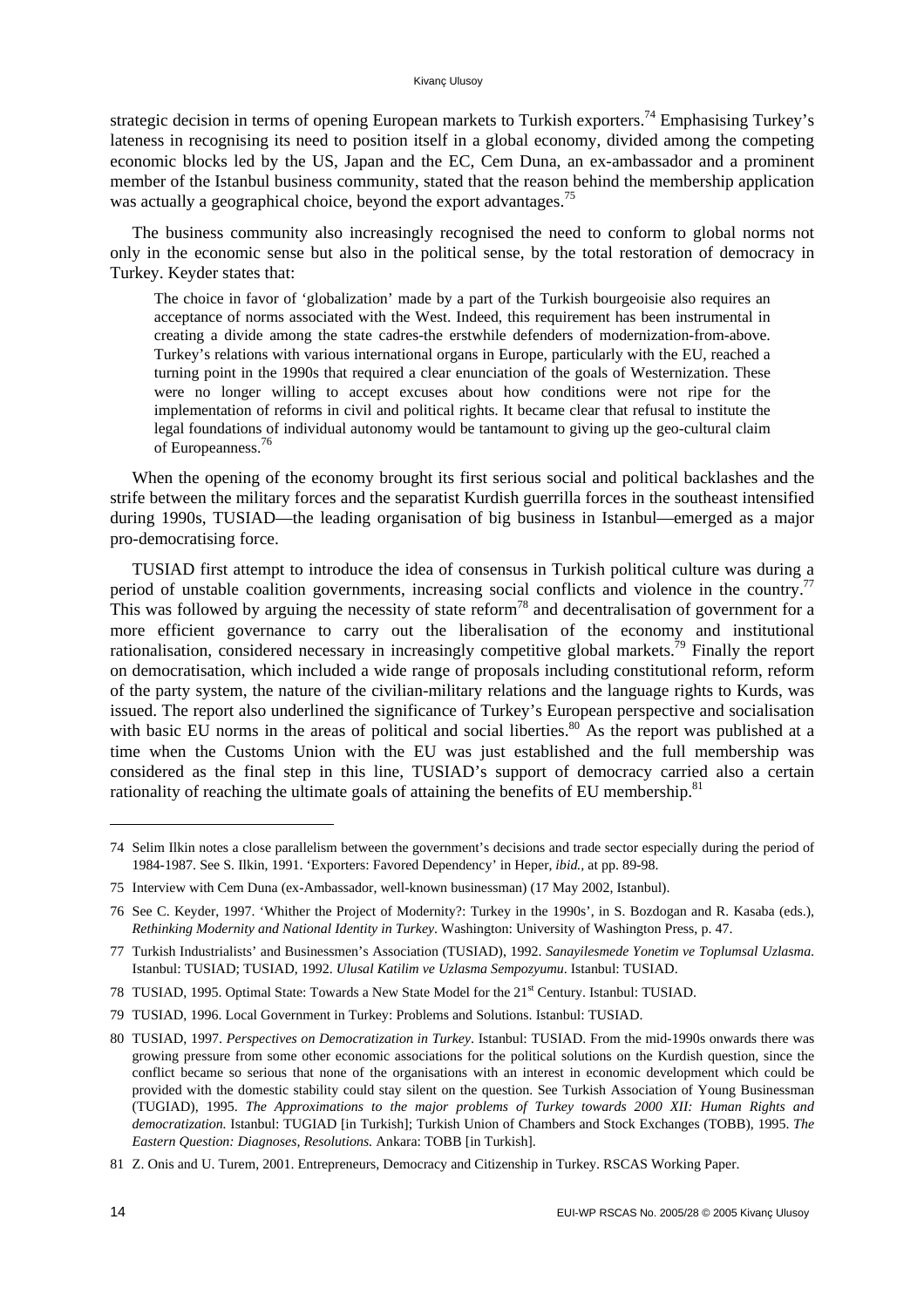On the other hand, MUSIAD—the Association of Independent Industrialists and Businessmen emerged as a competing business organisation to TUSIAD by uniting a large number of enterprises of different sizes from different regions in Turkey.<sup>82</sup> Mainly supported by the Anatolian capital and the religious communities, it also had close ties with political Islam, mainly represented in Turkey by religious parties such as the Welfare Party since the 1980s. In the post-1980 period there was a visible Islamisation of social and economic life, culminating with the rise of the Welfare Party in the political scene.<sup>83</sup> This also was reflected in Turkey-EU relations as Tansu Ciller, Prime Minister during the realisation of the Customs Union, argued to her European counterparts on several occasions that the isolation of Turkey from Europe would lead to the rise of fundamentalism similar to trends in the rest of the Middle East. She underlined that the improvement of the relations with the EC through the Customs Union would bolster the 'Europeanness' of Turkey against the challenges coming from the Islamists.<sup>84</sup> In fact the relations with the EC played a crucial role in crystallising the domestic power struggle in Turkey. On the eve of Customs Union the political and economic clashes of the 1990s painfully surfaced in parliamentary debates.

The initial debates on the Customs Union again concentrated on a single problem: whether Turkey's concessions in Cyprus were made solely to enter the Customs Union with the EU.<sup>85</sup> In response to accusations, and calling the Cyprus issue a 'national cause', Murat Karayalcin, the Foreign Minister of Social Democrat People's Party (SPP) and True Path Party (TPP) coalition, stated that Turkey would definitively step for unification with the Turkish Republic of Northern Cyprus in case the government of southern Cyprus is taken to the EU. The government's expectations from the Customs Union were high. It was considered not merely as an economic affair but as the final step leading to full membership. It was taken as a sign of deeper political convergence with the EU. However, Bulent Ecevit, leader of the Democratic Left Party, criticised this approach, finding it overoptimistic, as the EU was not bound to anything.

Three months later, the objections coming from the circles of the Welfare Party concentrated on two major points: the Cyprus issue (and Turkey's sovereignty) and Turkey's identity (and the Welfare Party). Oguzhan Asilturk, a deputy of the Welfare Party, underlined Turkey's loss of independence by entering into the Customs Union with the EU, which would prevent Turkey from continuing its special relations with the Turkish Republic of Northern Cyprus (TRNC). Necmettin Erbakan, the head of the Welfare Party, vehemently reacted to the realisation of the Customs Union by arguing that the EU was nothing more than a Christian club aimed at suppressing Islam, and that the decision was a step forward towards this aim. He further claimed that the government's decision to enter the Customs Union with the EU was to prevent the Welfare Party from coming to power.<sup>86</sup> Finally, in response to the questions coming from the parliamentarians on the parts of the Customs Union treaty related with human rights and democratisation of Turkey, Erdal Inonu, the head of coalition partner SPP, stated that they were not concessions to the Europeans, but political parties' and voters' desire to have European standards and norms in all areas of life in Turkey.<sup>87</sup>

On 13 December 1995, the Turkish parliament accepted the implementation of the Customs Union from 1 January 1996 onwards. On the same date it decided on the democratic reforms programme. The Turkish Foreign Ministry opposed the ratification of the Customs Union treaty by the EP, stating that

<sup>82</sup> A. Bugra, 1999. *Islam in Economic Organizations*. Istanbul: TESEV.

<sup>83</sup> Konrad Adenauer Foundation, 1996. *An Investigation on the Welfare Party.* Ankara: Konrad Adenauer Foundation [in Turkish].

<sup>84</sup> M. Eder, 1999. 'Becoming Western: Turkey and the European Union', in J. Gruel and W. Hout (eds.), *Regionalism across the North-South Divide: State Strategies and Globalization*. London: Routlege, pp. 79-94; E. Cayhan, 1997. *Turkiye Avrupa Birligi Iliskileri ve Siyasal Partilerin Konuya Bakisi*. Istanbul: Boyut, p.411.

<sup>85</sup> Turkish Grand National Assembly: *Parliamentary Debates*, 21 February 1995.

<sup>86</sup> Turkish Grand National Assembly: *Parliamentary Debates*, 2 May 1995.

<sup>87</sup> Turkish Grand National Assembly: *Parliamentary Debates*, 2 May 1995.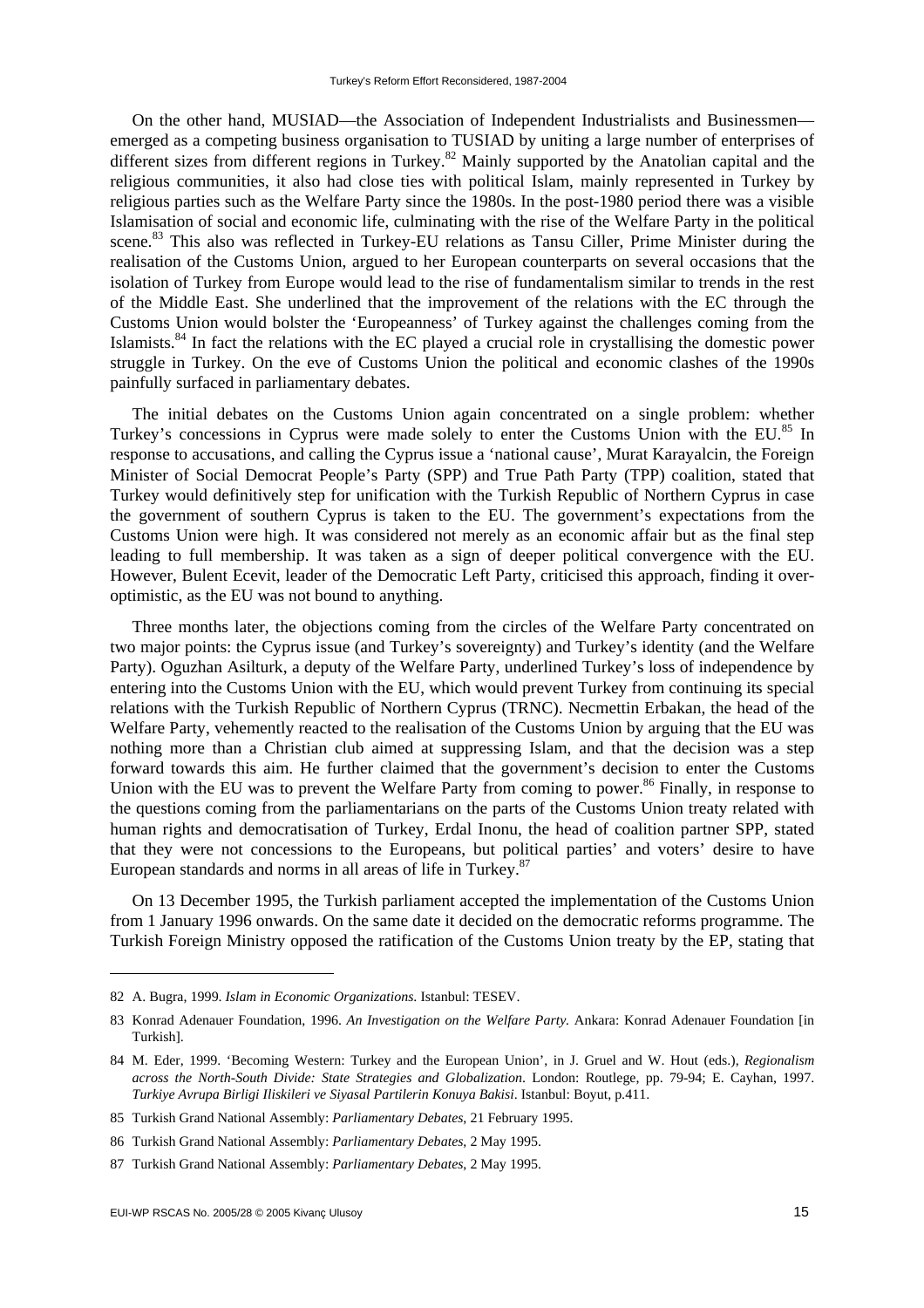it was a part of the process starting with the Ankara Treaty. However, the EU claimed that prior to 1995 significant changes occurred in the European agenda and the EP should have a word on the relations with Turkey. From the Customs Union decision in March 1995 in the Association Council to its debate in the EP in December 1995, the EP played a key role in EU-Turkey relations by insisting on progress in democracy and human rights.<sup>88</sup> In July 1995 the government issued a package of constitutional reforms, removing text in the preamble of the 1982 constitution, which praised the military coup of 12 September 1980. It also allowed students to become members of political parties, it granted public sector employees the right to collective bargaining—though without granting the right to strike—, it lowered the voting age from 21 to 18 and finally, in October 1995, it amended Article 8 of the Anti-Terror Law.

Just after the initiation of the Customs Union the Turkish political landscape changed again with the establishment of a surprising coalition government between the True Path Party and the Welfare Party. Ciller has argued on various occasions that the Customs Union would be a crucial European support for secularists in Turkey to prevent the rise of Islamic fundamentalism. In fact, the establishment of a coalition government with an allegedly Islamist political party did cause a serious decline of the Turkish government's credibility in European eyes.<sup>89</sup> The 1990s saw a period of political and social fragmentation under ethnic separatism, Islamic fundamentalism and economic crisis, culminating in a questioning of the basic principles upon which Turkey's republican ideals were built.<sup>90</sup> From the early 1990s onwards, the conflict with the Kurdish separatists in the southeast intensified, and human rights violations became even more widespread. There was consequently an unprecedented number of disappearances and extrajudicial executions, which can be substantiated in human rights records from international organisations with first-hand knowledge of the civil war-like situation in the southeast.<sup>91</sup>

 $\overline{\phantom{a}}$ 

<sup>88</sup> In particular, the EP underlined three conditions to be met by Turkey for its admission to the Customs Union: completing constitutional amendments to eliminate legal and constitutional restrictions on civil society and political participation, including freedom of association and the freedom of trade unions; changing or abolishing Article 8 of the Anti-Terror Law which forbade the issue of written or verbal propaganda and demonstrations which had the aim of violating the political, legal, social, secular and economic order of the country so as to impair the integrity of the Republic of Turkey, its territory and its nation; and finally releasing all the DEP representatives in prison. See, European Parliament, 1995. *Resolution on the Draft Agreement of the Customs Union between Turkey and European Union*. DOC.PE 187.047.

<sup>89</sup> Arguing that the 1996-1997 coalition government between Erbakan's RP and Ciller's DYP was based on entirely instrumental motives, Heper and Keyman state that 'Erbakan wished to join the government to further legitimise his religiously oriented RP in the eyes of the state elite, and Ciller wanted to avoid legal proceedings because of the allegations of wrongdoing and corruption on her part while Prime Minister.' See, M. Heper and F. Keyman, 1999. 'Double-Faced State: Political Patronage and the Consolidation of Democracy in Turkey' in Sylvia Kedourie (ed.), Turkey before and after Ataturk: Internal and External Affairs. London: Frank Cass, pp. 270-271. In fact, this strategy of demonising Islamists to attain advantages from the EU completely collapsed with the rise of AK Party to power, completing a series of reform packages radically democratising Turkey. AK Party's moderate stance provides it with clear legitimacy and credibility in European eyes and challenges the traditional image of the Islamists, projected towards the rest of the world by the ardent secularist sectors in Turkey.

<sup>90</sup> Many intellectuals in Turkey took the political crisis of the 1990s as the crisis of Turkey's modernisation project. They considered the main reason behind the crisis of the modernisation project under the stress of globalisation to be the inevitable rise of a multiplicity of political discourses, particularly based on diverse claims of identity in competition with the all-encompassing Turkish national identity. For instance, Kasaba claims that the current struggle in Turkey seems to be between the old-authoritarian-modernisation, paternalistic state, with its crumbling nationalist and populist legitimation, and a modernist conception of political liberalism and citizenship. See R. Kasaba, 1997. 'Kemalist Certainties and Modern Ambiguities' in S. Bozdogan and R. Kasaba, (eds.), Rethinking Modernity and National Identity in Turkey, Washington: Washington University Press, pp. 15-36 and R. Kasaba and S. Bozdogan, 2000. 'Turkey at a Crossroad', Journal of International Affairs, 54(1), pp. 1-20.

<sup>91</sup> Hasan Cemal gives an excellent journalistic account of the Kurdish problem from a rather impartial perspective enriched by the interviews with security forces and state officers working in the southeast, people of the region and the guerillas. There are two crucial points in Cemal's account particularly important for our study. First of all he stresses the impact of the 1980 military coup and expanding violence throughout the region by the guerrilla warfare, contributing extensively to the exacerbation of the Kurdish problem by terrorising the southeast region. He also underlines the significance of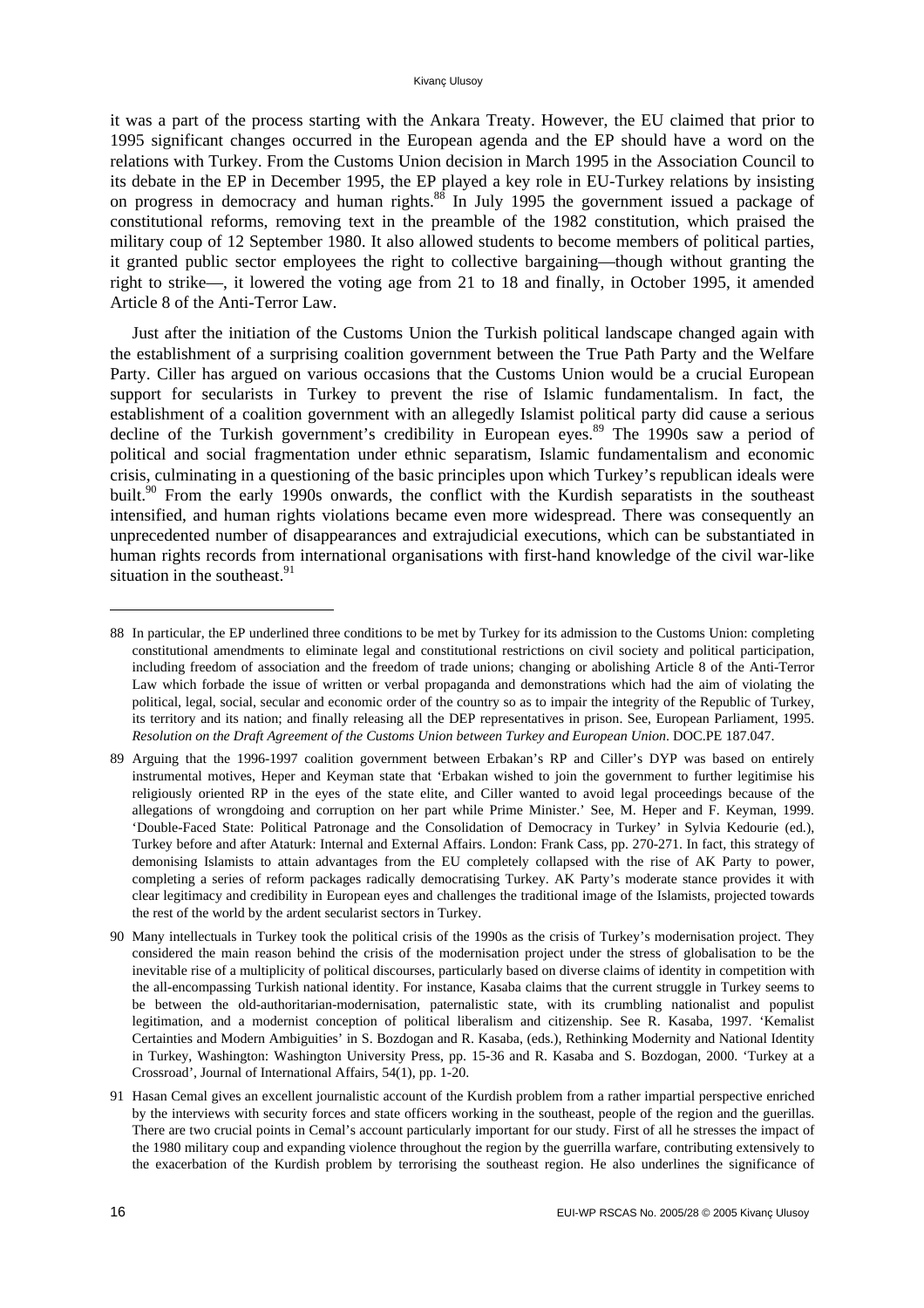This situation was exacerbated with the Islamisation of society, economy and the state. This situation derived the military's reaction against the rise of Islamic schools and their activities.<sup>92</sup> The coalition government finally was deposed from office on the advice of the National Security Council, on 28 February 1997.<sup>93</sup> In July 1997 the European Commission published its package entitled 'Agenda 2000: For a Stronger and Wider Union', outlining the recommendations for the EU's financial framework for the period 2000-2006 on the cohesion and structural funds and the Common Agricultural Policy, and on the enlargement strategy. Turkey was not included in this project and its exclusion from the new European enlargement process, which included Malta and Cyprus and the former socialist countries of Central and Eastern Europe, became definitive at the European Council in December 1997.<sup>94</sup>

In Turkey, this event created a nationalist reaction, fuelled by frustrations at being overtaken by some Central and Eastern European states, not to mention Cyprus, as well as a certain fear of isolation from rapidly changing global political and economic relations. The country was further shaken by the devastating earthquake of 17 August 1999. Although Turkish anxiety was somewhat relieved with the recognition of Turkish candidacy at the Helsinki Summit, it still had to deal with the economic crisis of February 2001, the worst in Turkish history. This series of events exhausted the state, and its image as a 'strong state' crumbled, as did its credibility as a 'Daddy State' in the eyes of Turkish people. They also paved the way for the groundbreaking reforms of August 2002 and the subsequent opening of the political regime.<sup>95</sup>

#### **IV. Conclusion**

This article argued that 'conditionality', the EU's main instrument to bring accession countries in line with their standards, does not completely explain the recent political transformation in Turkey. Although Turkey's democratisation did gain significant momentum with the acceptance of Turkish candidacy at the Helsinki Summit of the European Council in 1999 and the time schedule tied to that, it would be mistaken to disregard the influence of other social and political factors.

Apart from integrating a broader contextual approach to explain the European impact on Turkey's politics, the article puts forward two other conceptual frameworks in a complementary way. It argues that both Turkey's acceptance of the right to individual petition to the ECHR on the eve of the membership application in 1987, and the growing socialisation of Turkey with the European human rights norms in its aftermath, played a crucial role in furthering the political reforms. The socialisation of the Turkish governing elite and society-at-large with European human rights discourse in recent decades encouraged peaceful means of resolving domestic political conflicts, leading to the initiation of the ground-breaking reforms of August 2002 and the subsequent reform packages passed in the last two years.

It is indisputable that the possibility of obtaining EU membership was crucial for mobilising a prodemocracy coalition of forces in Turkey that would back the democratic reforms. However, it would

*(Contd.)* 

European perspective for the socialisation of the Turkish political culture by the European values and norms. The European perspective was considered as key for the domestic stability and the consolidation of democracy in Turkey. H. Cemal, 2003. Kurds. Istanbul: Dogan Kitap, pp. 553-554, [in Turkish].

<sup>92</sup> Turkish General Staff, 1996. The Relationship between Religious Reactionary Movement and Terrorism in Turkey. Istanbul: War College Publications [in Turkish].

<sup>93</sup> However, this was not completely a military involvement since a large section of society put forward their extreme dissatisfaction from the economic policy and foreign policy (exceedingly militant following Erbakan's visits to Libya and Iran) conducted by the government through turning off the lights ten minutes overnight.

<sup>94</sup> G. Avery and F. Cameron, 1998. The Enlargement of the European Union. Sheffield: Sheffield Academic Press.

<sup>95</sup> For the erosion of the image of the state in Turkey see, S. Ozel, 2003. 'After the Tsunami', Journal of Democracy, 14(2), pp. 80-94.